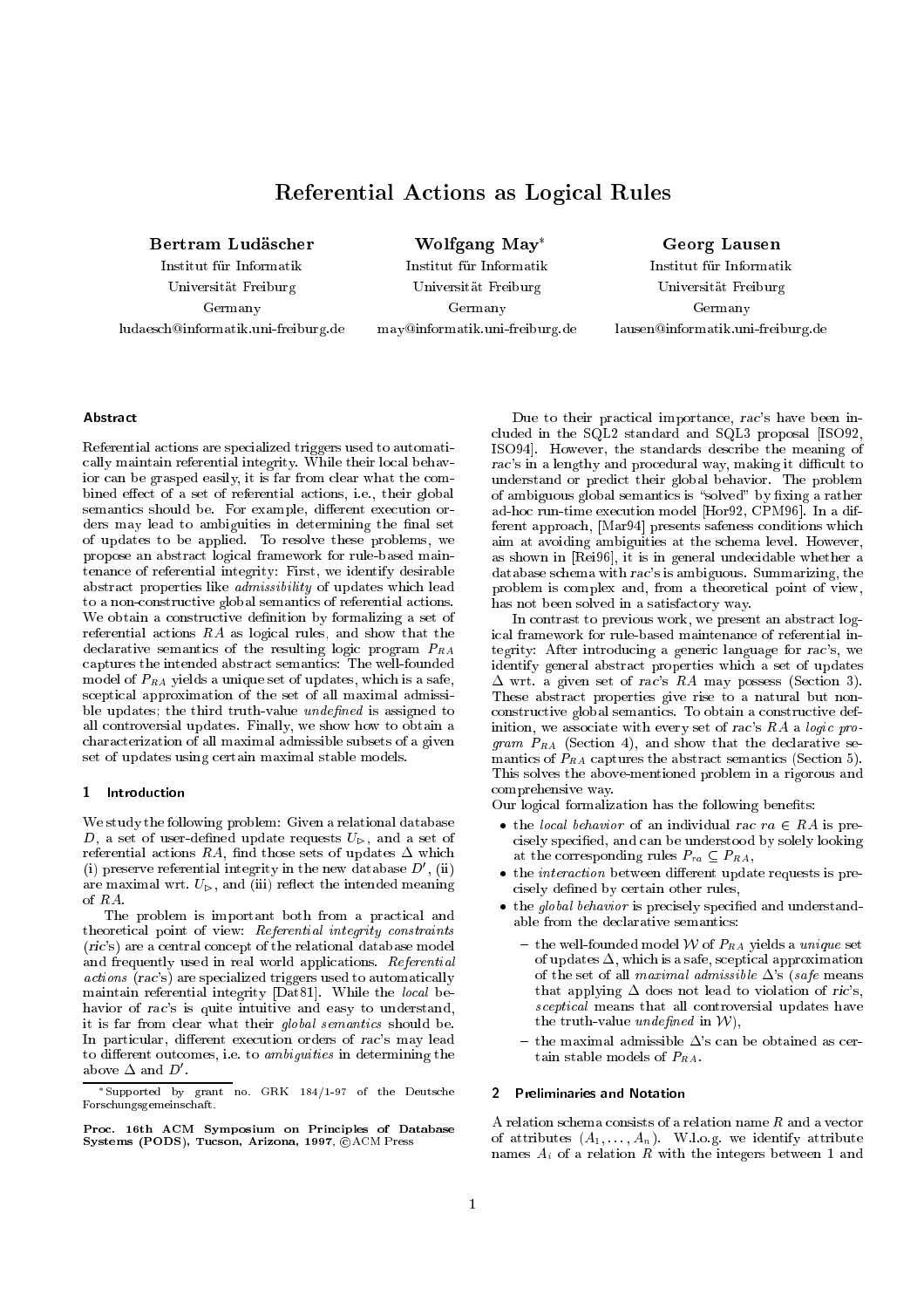n. By  $\vec{A} = (i_1, \ldots, i_k)$  we denote a vector of  $k \leq n$  distinct attributes (usually  $\vec{A}$  will be some key).

Tuples of a relation  $R$  are denoted by first-order logic atoms  $R(\bar{X})$  where R is an n-ary relation symbol, and  $\bar{X} =$  $X_1, \ldots, X_n$  is a vector of variables or constants from the underlying domain. If we want to emphasize that such a vector is ground, i.e., comprises only constants, we write  $\bar{x}$ instead of X. The projection of tuples X to an attribute vector  $\vec{A}$  is denoted by  $\bar{X}[\vec{A}]$ , if e.g.  $\bar{X} = (a, b, c), \ \vec{A} = (1, 3),$ then  $\bar{X}[\vec{A}] = (a, c)$ .

Let  $R$  be a relation schema with attributes  $\vec{A}$ . A minimal subset  $\vec{K}$  of  $\vec{A}$  whose values uniquely identify each tuple in  $R$  is called a *candidate key*. In general, the database schema specifies which attribute vectors are keys. A candidate key R.K has to satisfy the following first-order sentence  $\varphi_{key}$ (the key dependency for  $R.\vec{K}$ ) for every database instance  $\overline{D}$ :

$$
\begin{aligned}\n\forall \bar{X}_1, \bar{X}_2 \ (\ R(\bar{X}_1) \land R(\bar{X}_2) \land \bar{X}_1[\vec{K}] = \bar{X}_2[\vec{K}] \\
&\rightarrow \ \bar{X}_1[\vec{A}] = \bar{X}_2[\vec{A}] \ .\n\end{aligned} \tag{9 \leq
$$

;

A referential integrity constraint (ric) is an expression of

$$
R_C\ \vec{F}\to R_P\ \vec{K}
$$

where  $\vec{F}$  is a *foreign key* of the *child relation*  $R_C$ , referencing a candidate key  $\vec{K}$  of the parent relation  $R_P$ . Clearly, the arities of  $\vec{F}$  and  $\vec{K}$  have to coincide. Note that  $R_C$  and  $R_P$ may be the same relation.

A ric  $R_C \vec{F} \rightarrow R_P \vec{K}$  is satisfied by a given database D, if for every tuple  $\bar{x}$  in the child  $R_C$  with foreign key values  $\bar{x}[\vec{F}],$  there exists a tuple  $\bar{y}$  in  $R_P$  with matching key value, i.e.,  $\bar{x}[\vec{F}] = \bar{y}[\vec{K}]$ . Thus, for a database instance D, a ric is satisfied if  $D \models \varphi_{ric}$ , where  $\varphi_{ric}$  is the first-order sentence

$$
\forall \bar{X} \left( R_C(\bar{X}) \rightarrow \exists \bar{Y} \left( R_P(\bar{Y}) \wedge \bar{X}[\vec{F}] = \bar{Y}[\vec{K}] \right) \right) . \quad (\varphi_{ric})
$$

A ric is *violated* by  $D$  if it is not satisfied by  $D$ .

Update requests (updates) to a relation  $R$  are represented by auxiliary relations ins  $R(X)$ , del $R(X)$ , and mod  $R(M, X)$ . Here, M is a list  $[a_1/v_1, \ldots, a_n/v_n]$  of pairs prescribing that attribute  $a_i$  of  $R(\bar{X})$  should be set to the value  $v_i$ . As a more abstract notation,  $[a_1/v_1, \ldots, a_n/v_n]$  is written as  $(a_1, \ldots, a_n)/(v_1, \ldots, v_n).$  For brevity, we sometimes write mod\_ $R(a/d,b,c/e)$  instead of mod\_ $R([1/d, 3/e], a, b, c)$ .

Using our list notation, two modications can be merged by simply appending both lists, provided the resulting list assigns at most one value to every attribute.

The  $restriction$  of a modification  $M$  to a key  $\vec{K}$  is denoted by  $M[\vec{K}]$ ; the result of *applying a modification* M to a tuple X is denoted by  $M(X)$ . E.g. if  $M = [1/d, 3/e], X = (a, b, c),$  $\text{then } M[(2,3)] = [3/e], \text{ and } M(X) = (d,b,e).$ 

Finally, given a modification mod  $R_P(M,X)$  of a tuple in  $R_P$ ,  $M' = \vec{F} / (M(\bar{X})[\vec{K}])$  denotes a modification which replaces the values of the attributes  $\vec{F}$  (of some other relation  $R_C$ ) with the values of the tuple which results from applying M to  $\bar{X}$  and then projecting on  $\vec{K}$ .

# 3 Referential Actions

Rule-based approaches to referential integrity maintenance are attractive since they describe how ric's should be enforced using "local repairs": Given a ric  $R_C \cdot \vec{F} \rightarrow R_P \cdot \vec{K}$ 

|           | Кp  |     |     | $R_C$      |     |     |
|-----------|-----|-----|-----|------------|-----|-----|
|           | ıns | del | mod | <b>Ins</b> | del | mod |
| propagate | οk  |     |     |            | Οk  |     |
| restrict  | Οk  |     |     |            |     |     |
| wait      | Οk  |     |     |            |     |     |

 $ok = ric$  remains satisfied

 $\bullet$  = ric may be violated, rac applicable

 $=$  ric may be violated, rac not applicable

Table 1: Operations and Possible Repairs

and an update operation on  $R_P$  or  $R_C$ , a rac defines an operation to be applied to  $R_C$  resp.  $R_P$ . We call this the locality principle.

The updates insert, delete, and modify can be applied to  $R_P$  or  $R_C$ , leading to six basic cases. It is easy to see from the logical implication in  $(\varphi_{ric})$  above that insert  $R_P$  and delete  $R_C$  cannot introduce a violation, while the other four operations can. For these, there are in general three possible actions (cf. Table 1):

- propagate: propagate (cascade) the update from the parent to the child,
- $\bullet$  restrict: (i) reject an update on the *parent* if there exists a child referencing the parent in the current database state, or (ii) reject an update on the child if the referenced parent does not exist in the current database state,
- wait: similar to restrict, but look at the database state after (hypothetically) applying all updates.

As can be seen from Table 1, not all combinations are meaningful: e.g. it is perfectly reasonable to propagate (cascade) a modication from the parent to the referencing child,

Syntax. Each rac consists of the ric which should be maintained, the triggering update on either the parent  $R_P$  or the child  $R_C$ , and the "local repair". We use the following notation, which should be self-explanatory:

$$
R_C.\vec{F} \to R_P.\vec{K} \text{ on } \{\text{del} \mid \text{ins} \mid \text{mod}\} \text{ {parent} \mid \text{child} \}
$$
  
{propagate} 
$$
\{\text{restric} \mid \text{wait}\}
$$

Referential Actions in SQL. In SQL, rac's for a referential integrity constraint  $R_C \cdot \vec{F} \rightarrow R_P \cdot \vec{K}$  are specified with the definition of the child table:

```
{C}REATE | ALTER} TABLE R_CFOREIGN KEY \vec{F} references R_P \vec{K}[ON UPDATE fCASCADE j RESTRICT j SET NULL j
                   SET DEFAULT | NO ACTION}]
    [ON DELETE fCASCADE j RESTRICT j SET NULL j
                   SET DEFAULT | NO ACTION}]
    \bar{1} , \bar{1}
```
The correspondence of SQL rac's to the above-mentioned strategies is roughly as follows:

CASCADE  $\approx$  propagate, NO ACTION  $\approx$  wait, and RESTRICT  $\approx$  restrict. The operations insert into  $R_C$  and update  $R_C$  on the child are evaluated in the current database state, and immediately backed out if they would result in a violation.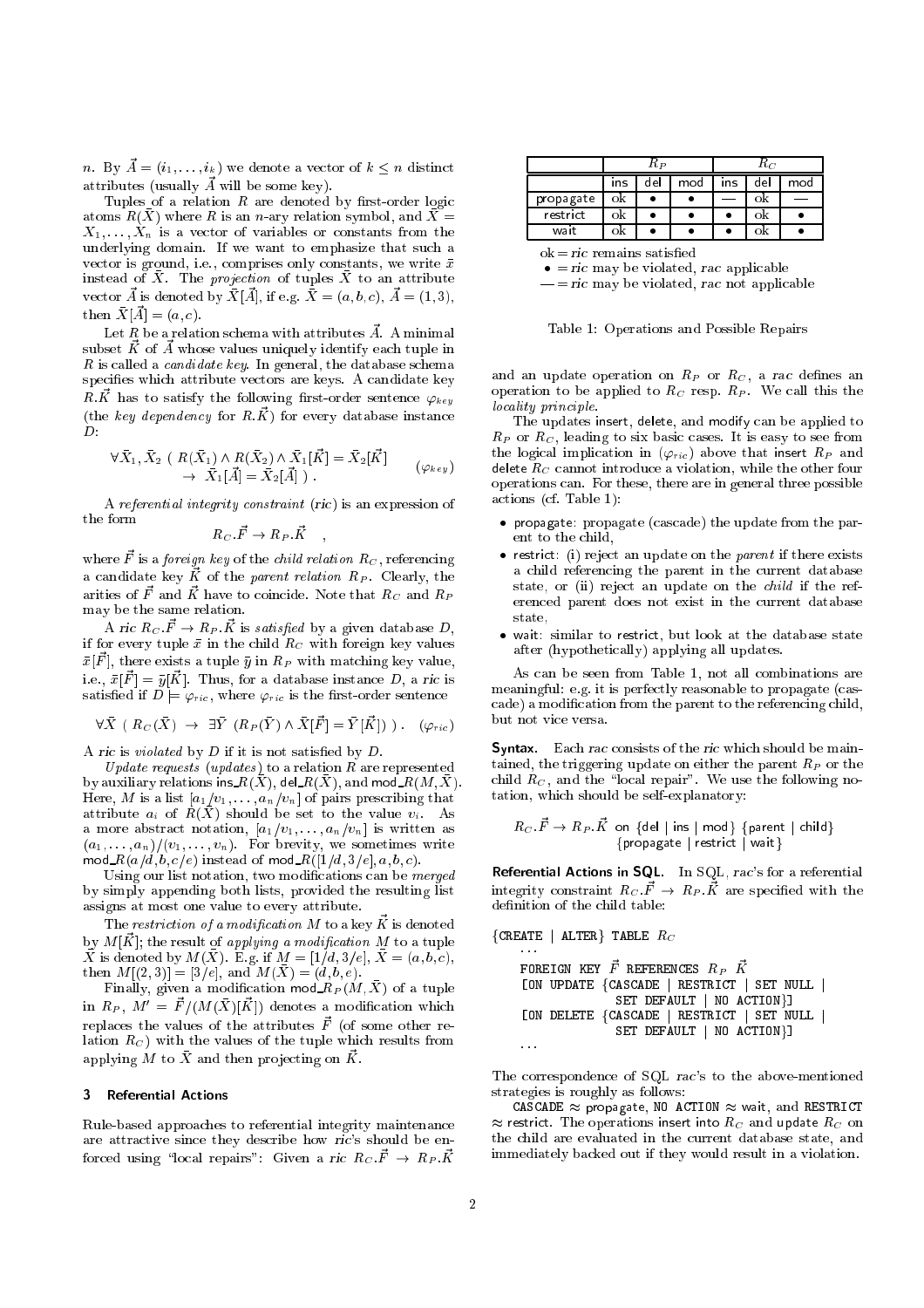Thus, for modications on child tuples, the SQL behavior is less flexible than our presented formalization. The actions SET DEFAULT and SET NULL of SQL are also covered by our approach, since these operations can be modeled as special cases of modications.

# 3.1 Ambiguities

Since rac's only specify local behavior, there are several types of ambiguities leading to potentially different final states. Given a database D, and a set of user requests  $U_{\triangleright}$ , a set of rac's RA is called ambiguous wrt. D and  $U_{\triangleright}$ , if there are different final states  $D'$  (depending on the execution order of referential actions). A database schema S with rac's  $RA$  is ambiguous, if  $RA$  is ambiguous wrt. some database  $D$  over  $S$ , and some  $U_{\triangleright}$ . As shown in [Rei96] it is in general undecidable, whether a database schema with referential actions is ambiguous.

The SQL standards [ISO92, ISO94] solve the problem of ambiguity of rac's by fixing a certain run-time execution model and a marking algorithm as described in [Hor92, CPM96]. In case a set of updates causes referential problems, the transaction is simply aborted without giving further information, e.g. which tuples or updates caused the problems. Often, although not all requested updates can be accomplished, it is still possible to execute some of them while postponing the others. Thus, the information which tuple or update really caused problems is valuable for preparing a revised request which realizes the intended changes and is accepted by the system. In Section 5, we show that these ambiguities have a very natural and elegant representation in our framework: "controversial" updates are undefined in the well-founded model; the set of all maximal solutions is characterized by certain stable models.

Example <sup>1</sup> (Diamond) Consider the database with rac's as depicted in Figure 1. Solid arcs represent ric's and point from  $R_C$  to  $R_P$ , rac's are denoted by dashed (propagate) or double (restrict) arcs. Let  $U_{\triangleright} = \{ \text{del\_R}_1(a) \}$  be a user request to delete the tuple  $R_1(a)$ . Depending on the order of  $execution of rac's, one of two different final states may be$  $reached$ 

- 1. If execution follows the path  $R_1-R_3-R_4$ , the tuple  $R_3(a, c)$ cannot be deleted: Since  $R_4(a, b, c)$  references  $R_3(a, c)$ , the rac for  $R_4$  restricts the deletion of  $R_3(a, c)$ . This in turn also blocks the deletion of  $R_1(a)$ . Consequently, the user request del  $R_1(a)$  is rejected, and the database state remains unchanged, i.e.  $D' = D$ .
- 2. If execution follows the path  $R_1-R_2-R_4$ , the tuple  $R_2(a, b)$ and  $-as$  a consequence  $R_4(a, b, c)$  are requested for deletion. Hence, the rac for  $R_4$ :(1,3)  $\rightarrow R_3$ :(1,2) can assume that  $R_4(a, b, c)$  is deleted, thus no referencing tuple exists in  $R_4$ . Therefore, all deletions can be executed, resulting in a new database state  $D' \neq D$ .

We argue that the second execution order is preferable to the first, since it accomplishes the desired user request without violating referential integrity. Here, the ambiguity arises since the restrict rac considers the current database state, which makes the outcome dependent on the order of

This type of ambiguity can be eliminated by specifying that restrictions are always evaluated wrt. to the original database state instead of the current one. However, the situation is more complex for rac's of type wait which have to



Figure 1: Database with Referential Actions

look at the *final* database state. As it turns out, in the presence of modifications, there are in general several "equally justified" final states, each of which has to be considered:

Example 2 (Mutex) Consider modifications mod $R(a/b)$ and  $mod R(a/c)$ . They are mutually exclusive, since they cannot be executed simultaneously. In our logical formalization, both will be undefined in the well-founded model. Moreover, there will be two stable models, each of which makes one modify request true, and the other false.

The final type of ambiguity may arise due to "self-contradictory" requests:

Example <sup>3</sup> (Self-Attack) Imagine a database with rac's such that  $mod \ R_1(a/b,a/c)$  triggers both mod  $R_2(a/b)$  and  $mod\_R_3(a/c)$ . Then, mod $\_R_2(a/b)$  triggers mod $\_R_4(a/b)$ , and mod  $R_3(a/c)$  triggers mod  $R_4(a/c)$ . Since executing the original request mod  $R_1(a/b, a/c)$  causes a conflict at  $R_4$ , it cannot be executed. On the other hand, no other request is in conflict with it, so there is no independent justification not to execute it. Thus, the original request "attacks" itself. In our formalization, there is no total stable model.

# 3.2 Abstract Semantics

Let RA be a set of rac's, D a database instance, and  $U_{\triangleright}$  a set of update requests given by the user. For an arbitrary set  $\Delta$  of updates, we define several abstract properties  $\Delta$ may have wrt.  $RA$ ,  $D$  and  $U_{\triangleright}$ . These allow to define the intended meaning of a set of rac's in an abstract (and nonconstructive) way.  $D' = D \pm \Delta$  denotes the database obtained by applying  $\Delta$  to D. We confine ourselves to a semiformal definition; technical details can be found in [LML96].

**Definition 1 (Abstract Properties)** A single update is called founded (in n steps) wrt. given RA, D,  $U_{\triangleright}$ , and  $\Delta$ , if it can be justied by the user requests and propagations:

- A deletion del  $R(\bar{x})$  is founded in n steps, if there is  $del_R(\bar{x}) \in U_{\triangleright}$  or there is a deletion  $del_R(\bar{x}_i) \in \Delta$ which is founded in  $\langle n \rangle$  is the stand a rac  $R \cdot \vec{F}_i \rightarrow R_i \cdot \vec{K}_i$ on del parent propagate  $s.t. \ \bar{x}[\vec{F}_i] = \bar{x}_i[\vec{K}_i].$
- A modification mod $R(M, \bar{x})$  is founded in n steps, if there are modifications  $M_1, \ldots, M_k$  s.t.  $M = \bigcup_{i=1...k} M_i$ (not necessarily disjoint) and for every i, mod  $R(M_i, \bar{x}) \in$  $U_{\triangleright}$ , or mod  $R(M_i, \bar{x})$  results from propagating a modification, i.e. there is a modification mod  $R_i(M'_i, \bar{x}_i) \in \Delta$ which is founded in  $\langle n \rangle$  is the stand a rac  $R \cdot \vec{F}_i \rightarrow R_i \cdot \vec{K}_i$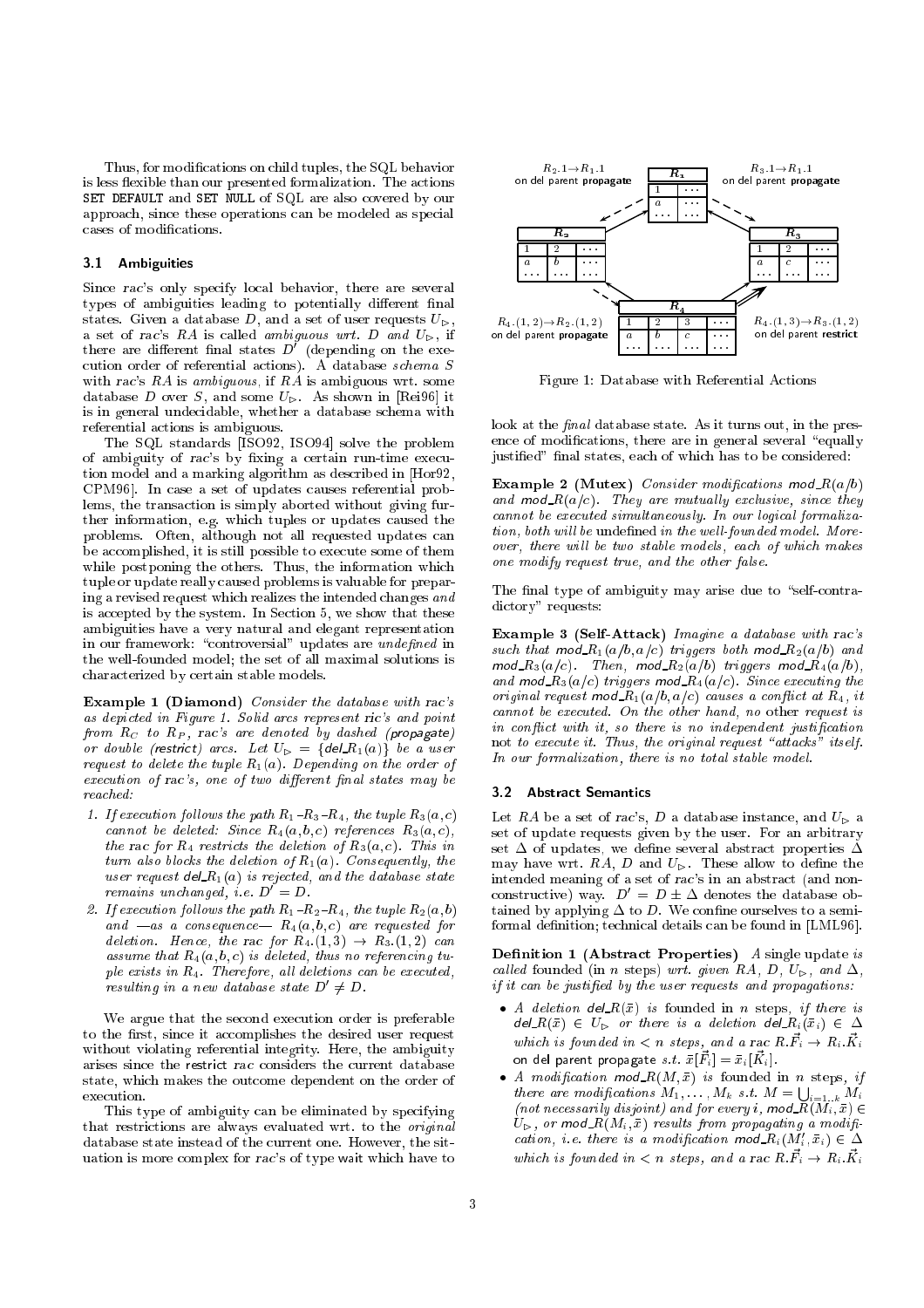on mod parent propagate  $\textit{such that} \; \bar{x}_i[\vec{K}_i] \neq M'_i(\bar{x}_i) [\vec{K}_i],$  $\bar{x}[\vec{F}_i] = \bar{x}_i[\vec{K}_i], \text{ and } M_i = \vec{F}_i / (M_i'(\bar{x}_i)[\vec{K}_i]).$ 

• An insertion ins  $R(\bar{x})$  is founded if ins  $R(\bar{x}) \in U_{\triangleright}$ .

Given RA, D, and  $U_{\triangleright}$ , a set  $\Delta$  of updates is called

- founded wrt. RA, D, and  $U_{\triangleright}$  if every update del  $R(\bar{x})$ ,  $mod_R(M, \bar{x})$ , or ins  $R(\bar{x}) \in \Delta$  is founded wrt. RA, D,  $U_{\triangleright}$ , and  $\Delta$ .
- $\bullet$  complete wrt. RA and D if it is closed wrt. propagations,  $i.e., it satisfies the following conditions:$  ${}-if$  del $R_P(\bar y)\in \Delta,\ R_C(\bar x)\in D,\ R_C.\vec F\to R_P.\vec K$  on del

parent propagate  $\in RA, ~and~ \bar{x}[\vec{F}]=\bar{y}[\vec{K}] ~then~ del~R_C(\bar{x}) \in$  $\overline{f}^{\phantom{\dag}}$  if mod\_Rp(M, $\bar{y})\,\in\,\Delta,\ R_{C}\left(\bar{x}\right)\,\in\,D,\ R_{C}\,\vec{F}\,\rightarrow\, R_{P}\,\vec{K}$ on mod parent propagate  $\in$   $RA,~\bar{y}[\vec{K}]\,\neq\, M(\bar{y})[\vec{K}],~and$  $\bar{x}[\vec{F}]=\bar{y}[\vec{K}]$  then there is a  $M'$  s.t. mod\_ $R_C(M',\bar{x})\in\Delta$ 

and  $M' \supseteq \vec{F}/(M(\bar{y})[\vec{K}]).$ • feasible if every rac of the form  $R_C \cdot \vec{F} \rightarrow R_P \cdot \vec{K}$  on ...

 $f: \mathbb{R}^n \times \mathbb{R}^n \to \mathbb{R}^n$  is the state  $f: \mathbb{R}^n \to \mathbb{R}^n$  ${}-$  if  $R_C$   $\vec{F} \rightarrow R_P$   $\vec{K}$  on del parent restrict *is in*  $RA$  *and* for a tuple  $R_P(\bar{y})$  there is a referencing child  $R_C(\bar{x}) \in D$ , then  $R_P(\bar{y})$  is not deleted by  $\Delta$ ;

– if  $R_C$   $\vec{F}$   $\;\rightarrow$   $\;R_P$   $\vec{K}$  on del parent wait is in  $RA$  and  $del\_R_P(\bar{x}) \in \Delta$ , then all children  $R_C(\bar{y})$  referencing  $R_P(\bar{x})$ are deleted or "modified-away" by some updates in  $\Delta$ ;

- if  ${R}_C$   $\vec{F}$   $\;\rightarrow$   $\,{R}_P$   $\vec{K}$  on ins child restrict *is in*  ${RA}$  *and* ins  $R_C(\bar{x}) \in \Delta$ , then a referencable parent  $R_P(\bar{y})$  exists in D and is neither deleted nor modified-away by  $\Delta$ ;

- if  ${R_C}$  :  $\vec{F}$   $\rightarrow$   ${R_P}$  :  $\vec{K}$  on ins child wait is in RA and ins  $R_C(\bar x)\in \Delta$ , then a referencable parent  $R_P(\bar y)$  exists in the new database state  $D'$ . (similar for  $mod_R(M,\bar{x})$ )

- coherent if no contradicting updates are issued on the same tuple, i.e. if  $upd = del \overline{R}(\overline{x}) \in \Delta$ , then ins  $R(\overline{x}) \notin$  $\Delta$ , and there is no M s.t. mod  $R(M, \bar{x}) \in \Delta$ ; similar for other updates upd. Note that if  $\Delta$  is coherent,  $D' =$
- $D \pm \Delta$  is well-defined. • key-preserving if in  $D' = D \pm \Delta$  all key dependencies are  $satisfied.$
- admissible if  $\Delta$  is founded, complete, feasible, coherent, and key-preserving.

These abstract properties are used to formalize our intended  $semantics$ 

Definition 2 (Maximal Admissible Sets, Intended Semantics) Let  $RA$ , D, and  $U_{\triangleright}$  be given.

- The set of induced updates  $\Delta(U)$  of a set of user requests  $U \subseteq U_{\triangleright}$  is the least set  $\Delta$  which contains U and is complete.
- A set of user requests  $U \subseteq U_{\triangleright}$  is admissible if  $\Delta(U)$  is admissible, and maximal admissible if there is no other admissible U', s.t.  $U \subseteq U' \subseteq U_{\triangleright}$ .
- The intended semantics are the maximal admissible subsets of  $U_{\triangleright}$ .

This semantics reflects the intended behavior of the database system, i.e., it does neither "invent" nor "forget" updates and guarantees referential integrity:

# Theorem <sup>1</sup> (Adequacy)



Figure 2: Database Schema with Overlapping Keys

- 1. If  $U \subseteq U_{\triangleright}$ , then for every RA and D,  $\Delta(U)$  is founded and complete.
- 2. If a coherent  $\Delta$  is complete and feasible, then  $D' = D \pm$  $\Delta(U)$  satisfies all ric's in RA.

Proof:

- 1.  $\Delta(U)$  is defined as the *least* complete set. It follows that  $\Delta(U)$  is founded.
- 2. Since  $\Delta$  is complete, all updates propagated by RA are contained in  $\Delta$ . Feasibility of  $\Delta$  guarantees that no  $upd \in \Delta$  is restricted, and all rac's which are maintained by on  $\dots$  wait are satisfied in  $D'$ .

The abstract semantics specifies the notions of maximal admissible sets U and induced updates  $\Delta(U)$ , but provides no direct method how to compute them: Given a set of  $n$ user requests, there are  $2<sup>n</sup>$  subsets which may be admissible. Moreover, even if it is known that  $U$  is admissible, computing  $\Delta(U)$  is not straightforward: In contrast to deletions which can be propagated in a "naive" way  $[LMR96]$ , in the presence of modications, simultaneous updates have to be taken into account. This can lead to an exponential number of rules describing how modications have to be propagated (see  $(CH)$  in Appendix A and Theorem 2 which describes how  $\Delta(U)$  can be computed).

Finally, considering the effect of rac's in isolation as suggested by the locality principle (Section 3) is not sufficient if the admissible subsets of  $U_{\triangleright}$  are unknown:

Example 4 Consider the database schema depicted in Figure 2. Among others there are rac's of type on mod parent propagate for the ric's  $T.(1,2) \rightarrow R.(1,2), T.(3,4) \rightarrow$  $S.(1,2), U.(1,2) \rightarrow T.(2,3), \text{ and a rac } T.(1,4) \rightarrow V.(1,2) \text{ on }$ 

a) Assume D contains  $R(a, b)$ ,  $S(c, d)$ ,  $T(a, b, c, d, \ldots)$ ,  $U(b,c,\ldots),$  and  $V(a,d,\ldots),$   $V(a',d,\ldots),$   $V(a,d',\ldots).$  For given mod\_ $R(a/a', b/b')$  and mod\_ $S(c/c', d/d')$ , the rac's trigger mod  $T(a/a',b/b',c,d,\ldots)$  and mod  $T(a,b,c/c',d/d',\ldots)$ . Since these updates to  $T$  are coherent, they can be merged, resulting in mod  $T(a/a', b/b', c/c', d/d', \ldots)$ , which then triggers mod\_ $U(b/b',c/c',\ldots).$ 

On the other hand, the rac  $T.(1,4) \rightarrow V.(1,2)$  on mod child restrict restricts this modication since there is no tuple  $V(a', d', \ldots)$ . So each of the updates is admissible, but they are not admissible together, even though they do not contradict each other directly.

b) Assume now, that the situation is the same as in (a), except that  $V = \{(a, d, \ldots), (a', d', \ldots)\}\$ . Then, neither  $mod\ R(a/a', b/b')$  nor mod  $S(c/c', d/d')$  is admissible in isolation: the triggered updates  $\text{mod}\textcolor{red}{T}(a/a',b/b',c,d,\ldots)$  resp.  $mod T(a, b, c/c', d/d', ...)$  are both blocked since V contains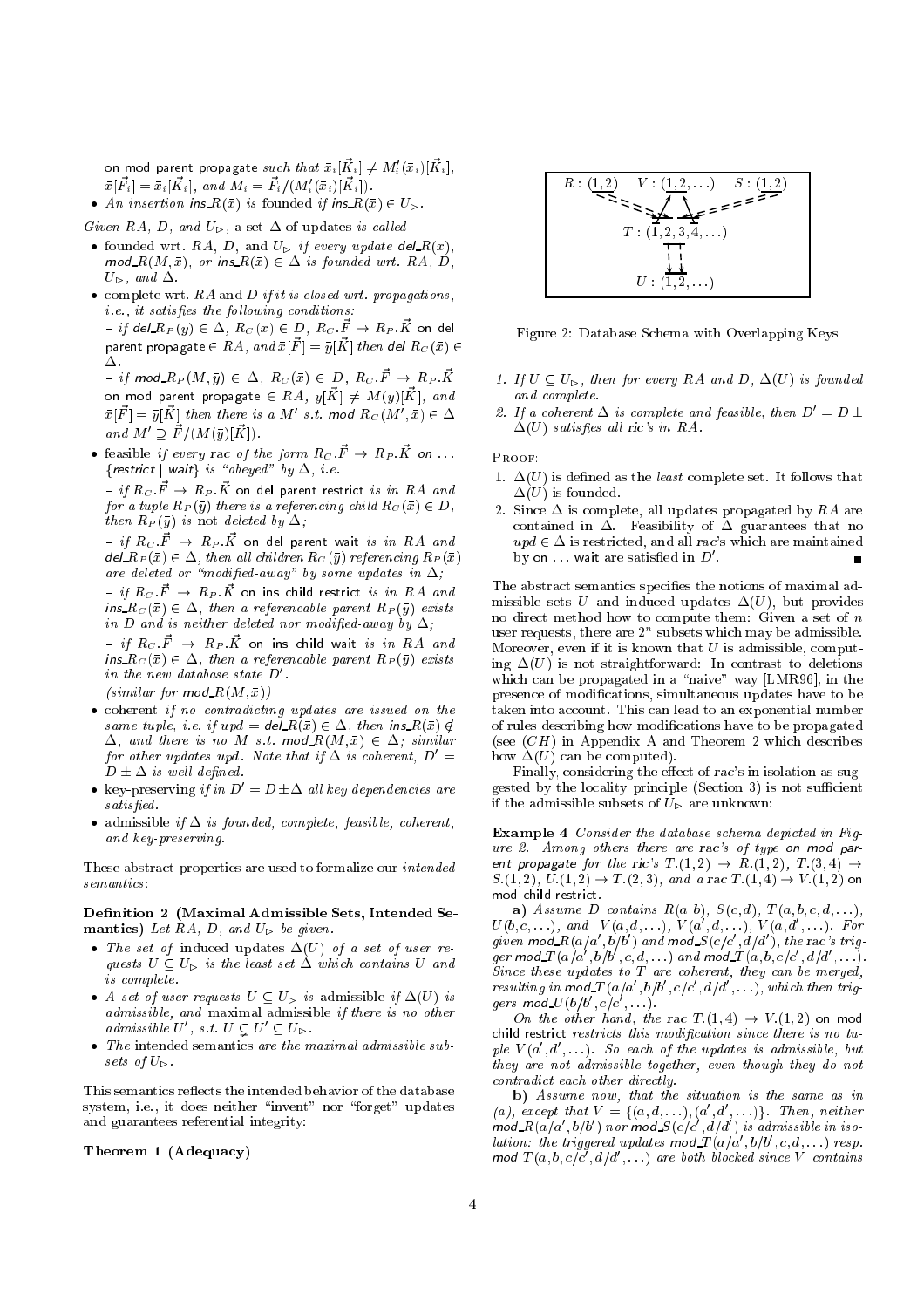neither  $(a', d, \ldots)$  nor  $(a, d', \ldots)$ . On the other hand, simultaneous execution of both updates is allowed: the triggered updates are merged to  $\textsf{mod}\_\textsf{T}(a/a',b/b',c/c',d/d',\ldots)$  which is allowed. This shows that the merge of modifications is an important concept for dealing with simultaneous updates.

Note that in both cases, it is completely irrelevant, which modications are raised on the dotted parts of the tuples.

Example 4 illustrates some of the problems which may arise due to overlapping foreign keys and candidate keys, and gives a first impression of the inherent complexity of rulebased referential integrity maintenance. We suspect that these problems are the reason that commercial database systems do not (yet) provide means to propagate modifications.

We argue that the propagation of updates should be handled key-oriented and cannot be seen tuple-oriented or attribute-oriented, since keys play the central role in the concept of referential integrity. Our claim is supported by the observations made in Example 4a):

An attribute-oriented approach would be too fine: Both mod $T(a/a',b/b',c,d,\ldots)$  and mod $T(a,b,c/c',d/d',\ldots)$  are allowed in isolation, but their combination is forbidden due to the fact that the foreign key  $T.(1,4)$  has to match the parent key  $V(1, 2)$ .

On the other hand, a tuple-oriented view is too coarse since then, the two updates mod $\mathcal{J}(a/a',b/b',c,d, \ldots)$  and <code>mod $\emph{\texttt{T}}(\emph{a}, \emph{b}, \emph{c}/\emph{c}', \emph{d}/\emph{d}', \ldots)$ </code> would be merged into a single modification of  $T(a, b, c, d, \ldots)$ , neglecting the fact that they can also be carried out independently.

Furthermore, a key-oriented approach allows to model the connection between modications of parent keys and the corresponding foreign keys in a very natural way, which is not the case for an attribute-oriented or a tuple-oriented approach. In our framework, keys are regarded as the atomic units to be considered for modications. Not surprisingly, parent keys, foreign keys, propagated modications, references, and overlapping keys play an important role in our logical formalization.

#### 4 Logical Formalization

The meaning of a set RA of rac's is formalized as a logic program  $P_{RA}$ , consisting of the sets  $P_{ra}$  which specify the local behavior of every rac ra, and a set of rules specifying the meaning of interacting update requests.

Here, we only show some rules embodying the main ideas, i.e., the handling of deletions and some aspects of modifications. The remaining rules for handling references, modications of child tuples, insertions, interferences between updates, coherence, and key-preservation are listed in the Appendix.

Recall that an update request  $upd$  can be any of ins  $R(X)$ , del  $R(X)$ , mod  $R(M,X)$ .  $U_{\rhd}$  is given as a set of facts of the form  $\rhd$  upd. For each update type upd, pot upd holds all potential updates, i.e. those which are founded by RA and  $U_{\triangleright}$ . blk\_upd  $\subseteq$  pot\_upd holds all *blocked updates*, i.e. those which cannot be executed due to some interfering constraints.

User Requests. The handling of user requests incorporates the selection of admissible update sets: every user request raises an update to the database if it is not blocked:

$$
\begin{array}{l} \text{pot\_del\_R}(\bar{X}) \leftarrow \text{ } \triangleright \text{del\_R}(\bar{X}). \\ \text{del\_R}(\bar{X}) \leftarrow \text{ } \triangleright \text{del\_R}(\bar{X}), \neg \text{ } \text{blk\_del\_R}(\bar{X}). \end{array} \qquad (EXT_1)
$$

Analogous rules are used for ins  $R(X)$  and mod  $R(M, X)$ . Additionally, modifications are decomposed into their effects on keys. For every candidate or foreign key  $R.\vec{A}$ <sup>1</sup>

$$
\begin{array}{ll}\text{pot\_mod\_}\rhd\leadsto R.\vec{A}(M,\vec{X}) \leftarrow\\ \rhd \text{mod\_}R(M',\vec{X}), \ \ \bar{X}[\vec{A}] \neq M'(\bar{X})[\vec{A}],\ M = M'[\vec{A}] \ .\\ \text{mod\_}\rhd\leadsto R.\vec{A}(M,\vec{X}) \leftarrow\\ \rhd \text{mod\_}R(M',\vec{X}), \ \ \bar{X}[\vec{A}] \neq M'(\vec{X})[\vec{A}],\ M = M'[\vec{A}] \ ,\\ \neg \ \text{blk\_mod\_}R(M',\vec{X}) \ . \end{array}
$$

Deletions. Recall that we only need to consider rac's of the form  $R_C$   $\vec{F}\rightarrow R_P$   $\vec{K}$  on del parent  $\dots$  (see Table 1). Logical rules are generated for these rac's as follows (cf. Table 2):

- on del parent propagate: Deletions of parent tuples are propagated downwards to every child tuple by rule (DP1). Additionally, blockings are propagated upwards: if the deletion of a child tuple is blocked, the deletion of the parent tuple is also blocked  $(DP_2)$ .
- on del parent restrict: The deletion of a parent tuple is blocked, if there is a referencing child tuple  $(DR)$ . Here, is ref'd  $R_P$   $\vec{K}$  by  $R_C$   $\vec{F}(\bar{v})$  holds, if in D, the key value  $R_P \cdot \vec{K}(\bar{v})$  appears as foreign key value of  $\vec{F}$  in some tuple  $R_C(\bar{y})$ .
- on del parent wait: The deletion of a parent tuple is blocked, if there is a corresponding child tuple which is neither requested for deletion nor modified away (i.e., modied s.t. it references another parent) (DW). rem\_ref'd\_ $R_P$  . $\vec{K}$ \_by\_ $R_C$  .  $\vec{F}(\bar{v})$  specifies that there is a ref-

erence to the key value  $R_P \cdot \vec{K}(\bar{v})$  by some tuple  $R_C(\bar{x})$ s.t.  $\bar{x}[\vec{F}]$  does not change between D and D'.

Modifications of Parent Tuples. The handling of modifications follows the same principle as presented for deletions, but since modications are handled key-oriented, the details are more involved (cf. Table 3).

In case of a partially modified parent key, the referencing foreign key in the child is regarded as *atomic*, i.e., no other update may change parts of it. Thus, with a modication the whole key value is propagated, even if not all parts of it change. On the other hand, modications on a tuple trigger a rac only if the key referred to in the rac is actually changed. Imagine a modification mod  $R_P(M_P, \bar{y})$  and a rac  $R_C$ .  $\vec{F} \rightarrow$  $R_P$  :  $\vec{K}$  on mod parent propagate s.t. the key value  $R_P$  :  $\vec{K}$  of  $R_P(\bar y)$  changes, denoted by chg\_ $R_P$ .  $\vec{K}(M_P, \bar{y})$ . Then, for every referencing child  $R_C(\bar{x})$ , this modification is raised for the corresponding foreign key, i.e.  $M_C = \vec{F} / (M_P(\bar{y}) [\vec{K}]).$ This is stored in mod  $R_P$   $\vec{K} \leadsto R_C$   $\vec{F}(M_C, \bar{x})$ .

- on mod parent propagate: Changes of parent keys are propagated downwards to foreign keys  $(MPP<sub>1</sub>)$ . If the resulting modication of the foreign key of some child is blocked, the change of the parent key is also blocked  $(MPP<sub>2</sub>)$ .
- on mod parent restrict: The change of the parent key  $R_P \cdot \vec{K}$  is blocked, if there is a referencing child in the original database  $D$  ( $MPR$ ).

 $^{\mathsf{I}}$ As a mnemonic aid, we encode some hints on the meaning of As a monocode some hints on the meaning of  $\mathbf{M}$  , we encode some hints on the meaning of  $\mathbf{M}$ may contain unusual characters like " $\rightarrow$ ", " $\triangleright$ ", etc.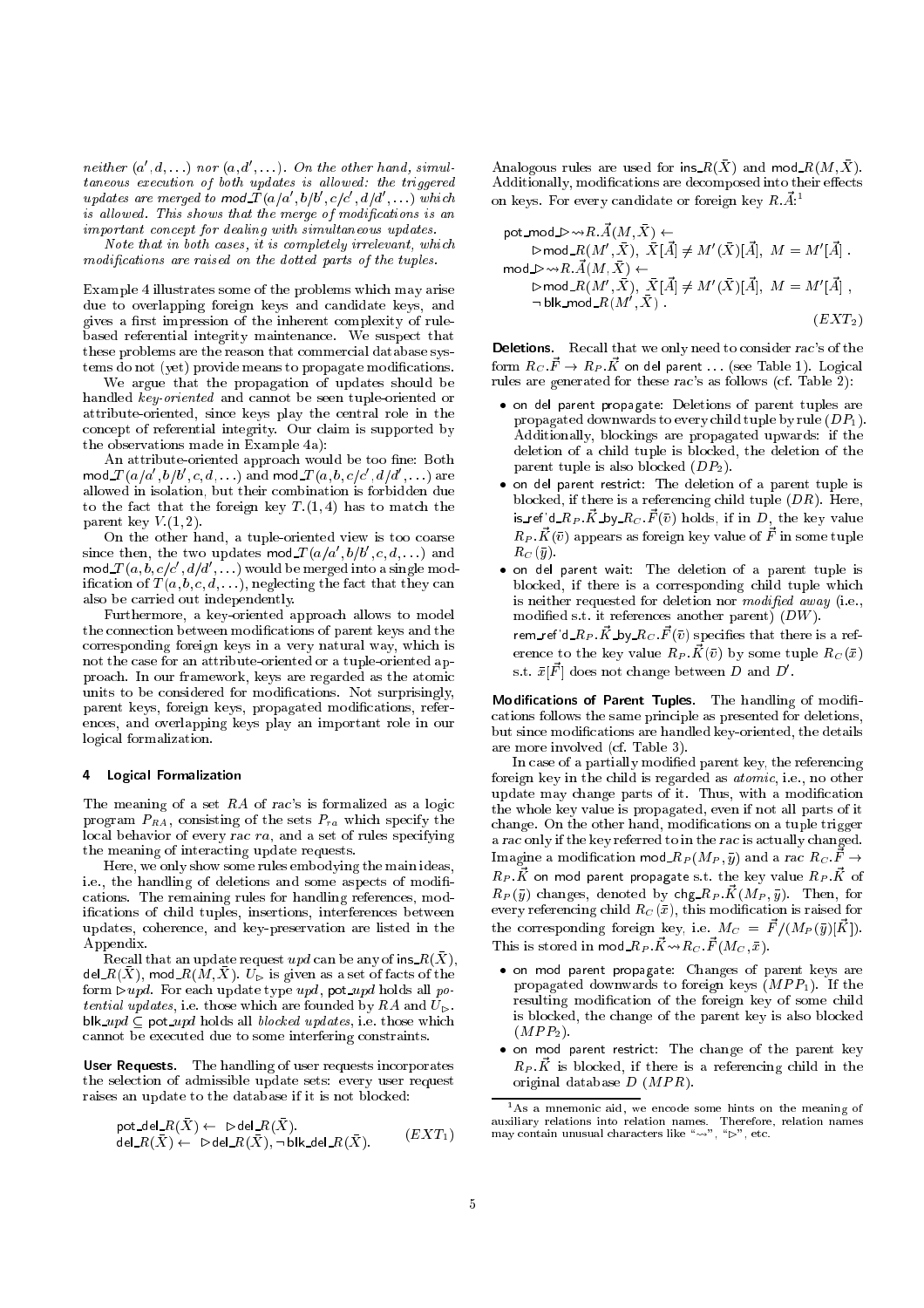| $\mathsf{del}\_\mathit{RC}(\bar{X}) \leftarrow \mathsf{del}\_\mathit{RP}(\bar{Y}),\ R_C(\bar{X}),\ \bar{X}[\bar{F}] = \bar{Y}[\bar{K}].$<br>pot_del_ $R_C(\bar{X}) \leftarrow$ pot_del_ $R_P(\bar{Y}), R_C(\bar{X}), \bar{X}[\vec{F}] = \bar{Y}[\vec{K}].$ | $(DP_1)$ |
|------------------------------------------------------------------------------------------------------------------------------------------------------------------------------------------------------------------------------------------------------------|----------|
| ${\sf blk\_del\_}R_P(\bar{Y}) \leftarrow {\sf pot\_del\_}R_P(\bar{Y}), {\sf blk\_del\_}R_C(\bar{X}), {\;\bar{X}}[\vec{F}] = \bar{Y}[\vec{K}] \;.$                                                                                                          | $(DP_2)$ |
| $\mathsf{blk\_del}\_\mathit{RP}(\bar{Y}) \leftarrow \mathsf{pot}\_\mathit{del}\_\mathit{RP}(\bar{Y}), \mathsf{is}\_\mathit{ref} \mathsf{'d}\_\mathit{RP}.\vec{K}\_\mathsf{by}\_\mathit{RC}.\vec{F}(\bar{Y} \vec{K} )$ .                                    | (DR)     |
| $\mathsf{blk\_del}\_\mathit{Rp}(\bar{Y}) \leftarrow \mathsf{pot}\_\mathit{del}\_\mathit{Rp}(\bar{Y}), \mathsf{rem}\_\mathit{ref}\text{'d}\_\mathit{Rp}.\vec{K}\_\mathit{by}\_\mathit{R_C}.\vec{F}(\bar{Y} \vec{K} ) \ . \tag{DW}$                          |          |

Table 2: Local Rules for Deletions

 $\bullet$  on mod parent wait: The change of the parent key  $R_P$  :  $\vec{K}$ is blocked, if there is a referencing child which is neither requested for deletion nor modified away  $(MPW)$ .

# 5 Declarative Semantics and Formal Results

In this section, we show how the well-founded model and certain stable models of  $P_{RA}$  are related to the abstract semantics presented in Section 3.2. Note that  $P_{RA}$  contains non-stratied negation due to possible negative cyclic dependencies between updates (see e.g. the rules (ABC) in Table 7). In contrast, computing the set  $\Delta(U)$  of updates induced by a given set of updates  $U$  can be accomplished using a negation-free set of rules:

Let  $P_{pot}$  be the subset of  $EXT_1 \cup EXT_2 \cup DP_1 \cup MPP_1 \cup$  $CH$  consisting of all rules where the head is of the form pot\_...  $P_{pot}$  models the propagation of changes (but not the propagation of blockings). Note that  $P_{pot}$  is positive and has a unique minimal model  ${\cal M}_{P_{pot}}$  . Since  $EXT_{1/2}$ guarantee that all user requests are considered, and  $DP_1$ ,  $MPP<sub>1</sub>$ , and  $CH$  guarantee completeness wrt. deletions and modications, we have the following result:

**Theorem 2** For every database D, and every set  $U_{\triangleright}$  of external updates:

$$
\Delta(U_{\triangleright}) = \{ upd \mid \mathcal{M}_{P_{pot}}(D \cup U_{\triangleright}) \models \text{pot\_upd} \}.
$$

The examples in Section 3.1 illustrate different types of ambiguities which can occur for a set of rac's RA. These ambiguities become apparent by the declarative semantics of  $P_{RA}$ :

Given the logical formalization  $P_{RA}$  of a set of rac's RA, a database D, and a set of user requests  $U_{\triangleright}$ , the wellfounded model  $W(P_{RA}, D, U_{\triangleright})$  assigns truth-values true and false to all uncontroversial update requests, i.e., which are true or false under any "well-behaved"<sup>2</sup> semantics of  $P_{RA}$ . The atoms which are undefined in  $W$  are controversial due to some kind of ambiguity (cf. Section 3.1):

Diamond: Consider Example 1 and the "diamond" in Figure 1. Assume the rac  $R_4$ .(1, 3)  $\rightarrow R_3$ .(1, 2) on del parent restrict is replaced by  $R_{4}$   $(1,3)\rightarrow R_{3}\ (1,2)$  on del parent wait. Then the rules of  $P_{RA}$  define that the deletion of  $R_1(a)$  is blocked (via  $R_4-R_3-R_1$ ) if  $R_4(a, b, c)$  cannot be deleted.  $R_4(a, b, c)$  can be deleted (via  $R_1-R_2-R_4$ ) if the deletion of  $R_1(a)$  is not blocked. Hence there is a negative cycle of the form

 $block \leftarrow \neg \; exec. \qquad \textit{exec} \leftarrow \neg \; block.$ 

thus, either setting all requests in the diamond to true or to false will result in a stable model.

Mutex: For two mutually exclusive operations (cf. Example 2), if one of them is rejected, the other can be executed: Here, some requests which are undefined in  $W$ can be set to false, resulting in other undefined requests to be set to true such that eventually, a stable model is obtained. This situation is analogous to the program:

$$
block_1 \leftarrow exec_2. \qquad block_2 \leftarrow exec_1. \\ exec_1 \leftarrow \neg block_1. \qquad exec_2 \leftarrow \neg block_2.
$$

Self-Attack: For a self-attacking request (cf. Example 3), there is no other support for rejecting it than its "internal contradiction". Therefore, neither assigning true nor false to such a request will yield a stable model. This situation corresponds to

$$
exec \leftarrow \neg \, block. \qquad block \leftarrow exec.
$$

where no total stable model exists.

Every 3-valued model  $\mathcal{M}(P_{RA}, D, U_{\triangleright})$  defines sets of updates  $\Delta_M$  and user requests  $U_M \subseteq U_{\triangleright}$  which are true  $(t)$ , false (f) or undefined (*u*) in M. Let upd be any of ins  $R(\bar{x})$ , del\_ $R(\bar x),$  mod\_ $R(M, \bar x).$  Then:

$$
\Delta^{\boldsymbol{t}}_{\mathcal{M}} := \{ upd \mid \mathcal{M}(\text{upd}) = \boldsymbol{t} \}, \text{ and } U^{\boldsymbol{t}}_{\mathcal{M}} := \Delta^{\boldsymbol{t}}_{\mathcal{M}} \cap U_{\triangleright}.
$$

 $\Delta^I_{\mathcal{M}}, U^J_{\mathcal{M}}, \text{ and } \Delta^{\bm u}_{\mathcal{M}}, U^{\bm u}_{\mathcal{M}}$  are defined analogously.

The well-founded model  $\mathcal{W}(P_{RA},D,U_{\rhd})$  provides a safe and sceptical semantics which is computable in polynomial time. Here, sceptical means that all controversial updates are assigned the truth-value undefined.

By safe, we mean that updates which are true in  $W$  can be executed without violating referential integrity. More precisely, the set  $\Delta(U_W^{\nu})$  of updates induced by  $U_W^{\nu}$  is admissible and equal to  $\Delta_W^i$ ; submitting  $U_W^i$  results in the new database  $D' = D \pm \Delta_W^t$ :

## Theorem <sup>3</sup> (Correctness: Well-Founded Semantics) Let W be the well-founded model of  $P_{RA} \cup D \cup U_{\triangleright}$ . Then:

- $i$ )  $\Delta$ <sub>*w*</sub> is aamissible,
- 
- *ii*)  $\Delta_W^{\mathbf{t}} = \Delta(U_W^{\mathbf{t}})$ ,<br>*iii*)  $U_W^{\mathbf{t}}$  *is admissible.*

Proof: (Sketch)

- i) Foundedness, completeness, and feasibility are proven using the rules of all rac's  $ra \in RA$ ; coherence and keypreservation is guaranteed by the rules specifying the interaction of updates.
- ii)  $\Delta^t_W \subseteq \Delta(U^{\tau}_W)$  follows from foundedness,  $\Delta^{\tau}_W \supseteq \Delta(U^{\tau}_W)$ from completeness.

iii) follows from (i), (ii), and Definition 2.

The relation between the well-founded model and maximal admissible sets will be investigated in Theorem 6.

–

The different types of undefined update requests  $upd \in$  $U^{\bm u}_\mathcal{W}$  can be characterized according to the different types of controversial atoms:

 ${}^{2}$ Dix [Dix95] formally defines this notion using certain abstract properties of semantics.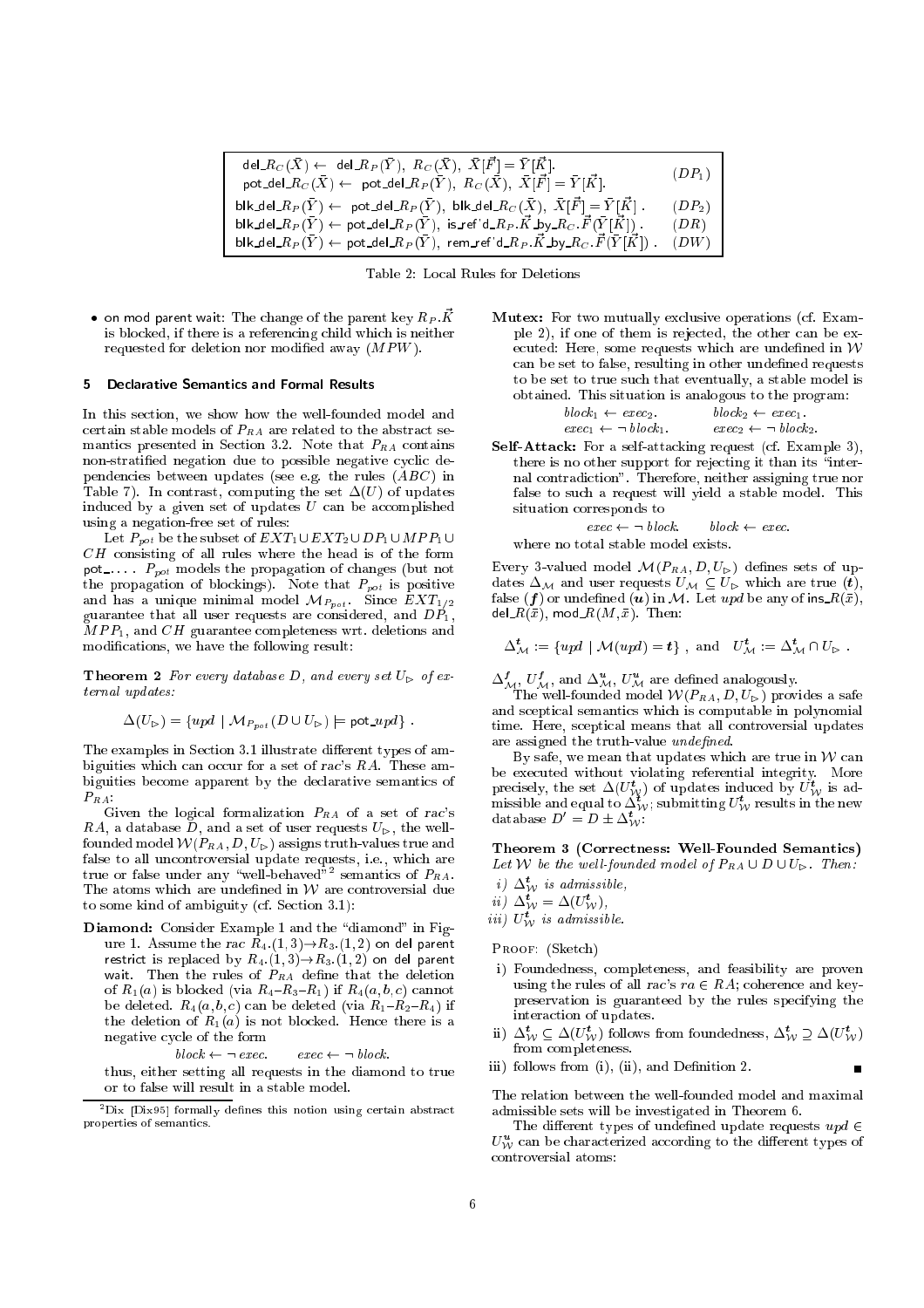$\text{mod}\_{R_P} \cdot \vec{K} \leadsto R_C \cdot \vec{F}(M_C, \bar{X}) \quad \leftarrow \text{chg}\_{R_P} \cdot \vec{K}(M_P, \bar{Y}), \ R_C(\bar{X}), \ \ \vec{X}[\vec{F}] = \bar{Y}[\vec{K}], \ M_C = \vec{F}/(M_P(\bar{Y})[\vec{K}])$ pot\_mod\_ $R_P$ . $\vec K$ ~~ $R_C$ . $\vec F(M_C,\bar X)\gets$  pot\_chg\_ $R_P$ . $\vec K(M_P,\bar Y),\,\,R_C(\bar X),\,\,\bar X[\vec F]=\bar Y[\vec K],\,\,M_C=\vec F/(M_P(\bar Y)[\vec K])$  .  $(MPP<sub>1</sub>)$ blk\_chg\_ $R_P . \vec{K}(M_P, \bar{Y}) \leftarrow$  pot\_chg\_ $R_P . \vec{K}(M_P, \bar{Y}),~$  blk\_mod\_ $R_P . \vec{K} {\leadsto} R_C . \vec{F}(M_C, \bar{X}),$  $\bar{X}[\vec{F}] = \bar{Y}[\vec{K}], \; M_C = \vec{F}/(M_P(\bar{Y})[\vec{K}]) \; .$  $(MPP_2)$ blk chg  $R_P$  :  $\vec{K}(M_P, \vec{Y}) \leftarrow$  pot chg  $R_P$  : $\vec{K}(M_P, \vec{Y})$ , is ref'd  $R_P$  : $\vec{K}$  by  $R_C$  :  $\vec{F}(\vec{Y} | \vec{K})$  :  $(MPR)$ blk\_chg\_ $R_P . \vec K(M_P, \bar Y) \gets$  pot\_chg\_ $R_P . \vec K(M_P, \bar Y), ~$ rem\_ref'd\_ $R_P . \vec K$ \_by\_ $R_C . \vec F(\bar Y|\vec K)$  $(MPW)$ 

Table 3: Local Rules for Modications

- upd  $\in U$  for every maximal admissible  $U \subseteq U_{\triangleright}$  ("diamond"), or
- there are maximal admissible sets  $U, U' \subseteq U_{\triangleright}$  s.t.  $upd \in$ U and  $upd \notin U'$  ("mutex"), or
- upd  $\notin U$  for any admissible  $U \subseteq U_{\triangleright}$  ("self-attack").

For further investigation of these cases, we use stable models which provide a more detailed logical semantics for normal logic programs. Since self-attacking updates exclude the possiblity of total stable models, we have to consider P-stable (partial stable) models:

Definition 3 (P-, M-Stable Models) [ELS96] Let  $I =$  $\langle I^t, I^f \rangle$  be a 3-valued interpretation. The reduction P/I of a ground instantiated logic program P is obtained by replacing every negative literal in  $P$  by its truth-value wrt.  $I$ . Thus,  $P/I$  is positive and has a unique minimal (wrt. the truthorder  $f \leq_t u \leq_t t$ ) 3-valued model  $\mathcal{M}_{P/I}$ .

*I* is a P-stable model, if  $\mathcal{M}_{P/I} = I$  . A P-stable model *I* is M-stable ( maximal stable) if there is no P-stable model model model model model model model model model mod  $J \neq I$  such that  $J^{\tau} \supset I^{\tau}$  and  $J^{\tau} \supset I^{\tau}$ .

In contrast to the well-founded model which is the "most sceptical" P-stable model, M-stable models are "more brave" and handle mutually exclusive requests as expected; in particular, all maximal admissible solutions are represented by the set of P-stable models. This fact, and the generalization of Theorem 3 is expressed by

# Theorem <sup>4</sup> (Correctness and Completeness: Stable Semantics)

- For every P-stable model  $\mathcal{PS}$  of  $P_{RA} \cup D \cup U_{\triangleright}$ :
	- $i$ )  $\Delta_{\mathcal{PS}}$  is aamissible,
	- ii)  $\Delta_{\mathcal{PS}}^{\mathbf{t}} = \Delta(U_{\mathcal{PS}}^{\mathbf{t}}),$
	- iii)  $U_{\mathcal{PS}}^{\mathbf{t}}$  is admissible.
- For every maximal admissible  $U \subseteq U_{\triangleright}$ , there is an Mstable model MS s.t.  $U = U_{MS}^t$  and  $\Delta(U) = \Delta_{MS}^t$ .

PROOF: (Sketch) The first part is proven analogously as in the proof of Theorem 3. The second part follows from the definition of M-stable.

Theorem 4 implies the following logical characterization of admissible subsets of user requests:

Corollary 5 A set  $U_{\triangleright}$  of user requests is admissible iff there is a P-stable model PS of  $P_{RA} \cup D \cup U_{\triangleright}$  s.t.  $U_{\triangleright} = U_{\mathcal{PS}}^{\tau}$ . Then  $\Delta(U_{\triangleright}) = \Delta_{\mathcal{PS}}^t$ , and submitting  $U_{\triangleright}$  results in the new database  $D' = D \pm \Delta_{\mathcal{PS}}^{\epsilon}$ .

The following theorem states that the well-founded model represents the "least common denominator" of all maximal solutions:

**Theorem 6** Every maximal admissible  $U \subseteq U_{\triangleright}$  extends  $U_{\mathcal{W}}^{\iota}$ , and updates classified as false by  $\mathcal{W}(P_{RA}, D, U_{\triangleright})$  are not contained in any admissible set:

i) If U is maximal admissible, then  $U_{\mathcal{W}}^{\iota} \subseteq U$ .

 $ii) U'_{\mathcal{W}} \subseteq U_{\triangleright} \setminus U.$ 

PROOF: (Sketch)

- i) By Theorem 4, there is an M-stable model for every maximal admissible set. Since every M-stable model extends the well-founded model, every  $\textit{upd} \in U_{\mathcal{W}}^{\iota}$  is true in every M-stable model.
- ii) Given an update  $upd \in U_{\mathcal{W}}'$ , for every P-stable model PS of  $P_{RA} \cup D \cup U_{\triangleright}$ ,  $upd \in U_{\mathcal{PS}}^{J}$  since every P-stable model extends the well-founded model. Together with Theorem 4 this implies that upd is not contained in any (maximal) admissible set. –

M-stable models of  $P_{RA}$  almost capture the notion of "optimal" (maximal admissible) solutions. The only exception is that in case of a "diamond"  $\{block \leftarrow \neg \, exec, \, exec \leftarrow \neg \,$  $\neg block\}$  there are two M-stable models:

**Example 5** Recall Example 1. For  $U_{\triangleright} = {\lbrace \triangleright \mathsf{del\_R}_1(a) \rbrace}$ , both  $\overline{u}$  is the contract deleter of  $\overline{u}$ ; potentialism and  $\overline{u}$ ; potentialism and  $\overline{u}$ 

$$
\mathcal{M}_1 = \{ \text{blk\_del\_K}_1(a), \text{blk\_del\_...}(...), \text{pot\_del\_...}(...), \\ \text{rem\_ref'} d.R_1.1\_by\_R_2.1(a), \\ \text{rem\_ref'} d.R_1.1\_by\_R_3.1(a), \\ \text{rem\_ref'} d.R_2.1, 2).by\_R_4.1, 2)(a, b), \\ \text{rem\_ref'} d.R_3.1, 2).by\_R_4.1, 3)(a, c), ... \}, \text{ and } \\ \mathcal{M}_2 = \{ \text{del\_R}_1(a), \text{del\_R}_2(a, b), \text{del\_R}_3(a, c), \text{del\_R}_4(a, b, c), \text{del\_R}_4(a, b, c), \text{del\_R}_5(a, c), \text{del\_R}_4(a, b, c), \text{del\_R}_5(a, b, c), \text{del\_R}_6(a, b, c), \text{del\_R}_7(a, b, c), \text{del\_R}_8(a, b, c), \text{del\_R}_8(a, b, c), \text{del\_R}_9(a, b, c), \text{del\_R}_9(a, b, c), \text{del\_R}_9(a, b, c), \text{del\_R}_9(a, b, c), \text{del\_R}_9(a, b, c), \text{del\_R}_1(a, b, c), \text{del\_R}_1(a, b, c), \text{del\_R}_1(a, b, c), \text{del\_R}_1(a, b, c), \text{del\_R}_2(a, b, c), \text{del\_R}_3(a, b, c), \text{del\_R}_4(a, b, c), \text{del\_R}_1(a, b, c), \text{del\_R}_2(a, b, c), \text{del\_R}_3(a, b, c), \text{del\_R}_4(a, b, c), \text{del\_R}_5(a, b, c), \text{del\_R}_6(a, b, c), \text{del\_R}_8(a, b, c), \text{del\_R}_8(a, b, c), \text{del\_R}_9(a, b, c), \text{del\_R}_9(a, b, c), \text{del\_R}_9(a, b, c), \text{del\_R}_9(a, b, c), \text{del\_R}_9(a, b, c), \text{del\_R}_9(a, b, c), \text{del\_R}_9(a, b, c), \text{del\_R}_9(a, b, c), \text{del\_R}_9(a, b, c), \text{del\_R}_9(a, b, c), \text{del\_
$$

pot del : : : (: : :); : : :g (where only the true atoms of  $\mathcal{M}_1$  and  $\mathcal{M}_2$  are sketched) are total and M-stable.

However, executing an update should be preferred to blocking it in order to capture the notion of maximal admissibility. Therefore, we define an ordering  $\lt_a$  on P-stable models which reflects this "application-specific" preference.

$$
\mathcal{PS}_1 \leq_a \mathcal{PS}_2 \iff U^t_{\mathcal{PS}_1} \subset U^t_{\mathcal{PS}_2}
$$

:

Finally, our main result can be stated. The maximal stable models wrt.  $\lt_a$  represent exactly the maximal admissible

Theorem 7 (Maximality) The set of all maximal admissible sets  $U \subseteq U_{\triangleright}$ , and the set of all  $U_{AS}^{\iota}$  s.t. AS is an M-stable model of  $P_{RA} \cup D \cup U_{\triangleright}$  which is maximal wrt.  $\lt_a$  $coincide$ .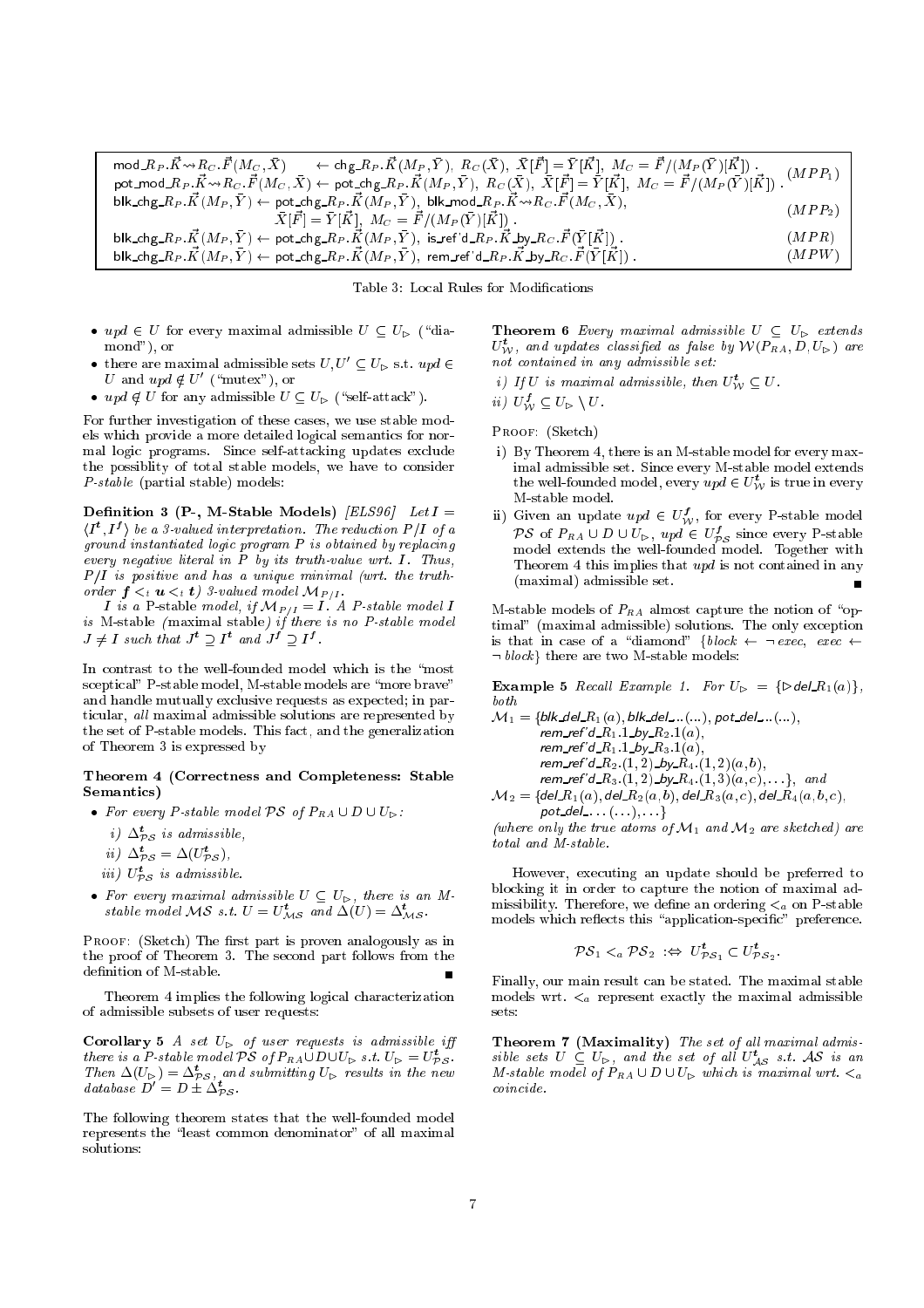# 6 Conclusion

By formalizing referential actions as logical rules and exploiting the power of declarative semantics, we have solved the problem given in the introduction in a rigorous and comprehensive way. In [LMR96] we presented preliminary steps towards a logical semantics of referential actions in SQL. However, the complex case of modications was not considered, and no abstract, SQL-independent semantics was given.

Production rules have recently been reconsidered, since they seem well-suited as a language for active rules. Therefore, referential actions  $-$  which are specialized active rules  $$ can also be formalized by production rules, e.g. in the style of [AV91, PV95]. However, by axiomatizing referential actions as a logic program P and employing a declarative semantics, the resulting set of updates can be "justified" and explained in a more intuitive way using the rules of  $P$ . This is due to the fact that declarative semantics like the well-founded or stable semantics treat negative cyclic dependencies (which occur from inherent interdependencies between requests and blockings) in a more adequate way than production rule semantics (see e.g. [Via97]).

In contrast to the somewhat ad-hoc execution model of referential actions in SQL [ISO94, Hor92, CPM96], which simply aborts a transaction if a violation is detected, our semantics also provides valuable information in that case, i.e., if the given set of user requests is not executable: The additional information about maximal admissible sets can be used to explain the user why her updates are not admissible, and allows to revise the desired update in such a way that it is accepted by the system.

Acknowledgments. The first author would like to thank Joachim Reinert for fruitful discussions, especially on the peculiarities of triggers in SQL.

# References

- [AV91] S. Abiteboul and V. Vianu. Datalog Extensions for Database Queries and Updates. Journal of Computer and System Sciences,  $43(1):62-124$ , 1991.
- [CPM96] R. Cochrane, H. Pirahesh, and N. Mattos. Integrating Triggers and Declarative Constraints in SQL Database Sytems. In Proc. Intl. Conference on Very Large Data Bases, pages  $567-578$ , Mumbai (Bombay), India, 1996.
- [Dat81] C. J. Date. Referential Integrity. In Proc. Intl. Conference on Very Large Data Bases, pages  $2-12$ , Cannes, France, March 1981. IEEE Computer Society Press.
- [Dix95] J. Dix. Semantics of Logic Programs: Their Intuitions and Formal Properties. In A. Fuhrmann and H. Rott, editors, Logic, Action and Information. de Gruyter, 1995.
- [ELS96] T. Eiter, N. Leone, and D. Sacca. The Expressive Power of Partial Models for Disjunctive Deductive Databases. In D. Pedreschi and C. Zaniolo, editors, Proc. Intl. Workshop on Logic in Databases (LID), number 1154 in LNCS, pages  $197-222$ , San Miniato, Italy, 1996. Springer.
- [Hor92] B. M. Horowitz. A Run-Time Execution Model for Referential Integrity Maintenance. In Proc. Intl.

Conference on Data Engineering, pages  $548-556$ , 1992

- $\blacksquare$  ISO/IEC  $\blacksquare$  ISO/IEC  $\blacksquare$  is the set of the set of the set of the set of the set of the set of the set of the set of the set of the set of the set of the set of the set of the set of the set of the set of the s Database Languages { SQL2, July 1992. ANSI, 1430 Broadway, New York, NY 10018.
- [ISO94] ISO/IEC JTC1/SC21/WG3. ISO/ANSI working draft Database Languages - SQL3, August 1994. J. Melton (Ed.), ANSI, 1430 Broadway, New York, NY 10018.
- [LML96] B. Ludäscher, W. May, and G. Lausen. Triggers, Games, and Stable Models. Technical report, Institut für Informatik, Universitat Freiburg, 1996. http://www.informatik.unifreiburg.de/~ludaesch/Paper/tgsm.ps.gz.
- [LMR96] B. Ludäscher, W. May, and J. Reinert. Towards a Logical Semantics for Referential Actions in SQL. In Proc. 6th Intl. Workshop on Foundations of Models and Languages for Data and Objects: Integrity in Databases, Dagstuhl, Germany, 1996.
- [Mar94] V. M. Markowitz. Safe Referential Integrity and Null Constraint Structures in Relational Databases. *Information Systems*,  $19(4):359-378$ , 1994.
- [PV95] P. Picouet and V. Vianu. Semantics and Expressiveness Issues in Active Databases. In Proc. ACM Symposium on Principles of Database Systems, 1995.
- [Rei96] J. Reinert. Ambiguity for Referential Integrity is Undecidable. In G. Kuper and M. Wallace, editors, Constraint Databases and Applications, number 1034 in LNCS, pages 132-147. Springer, 1996.
- [Via97] V. Vianu. Rule-Based Languages. Annals of Mathematics and Artificial Intelligence,  $19(I-II):215-259$ , 1997.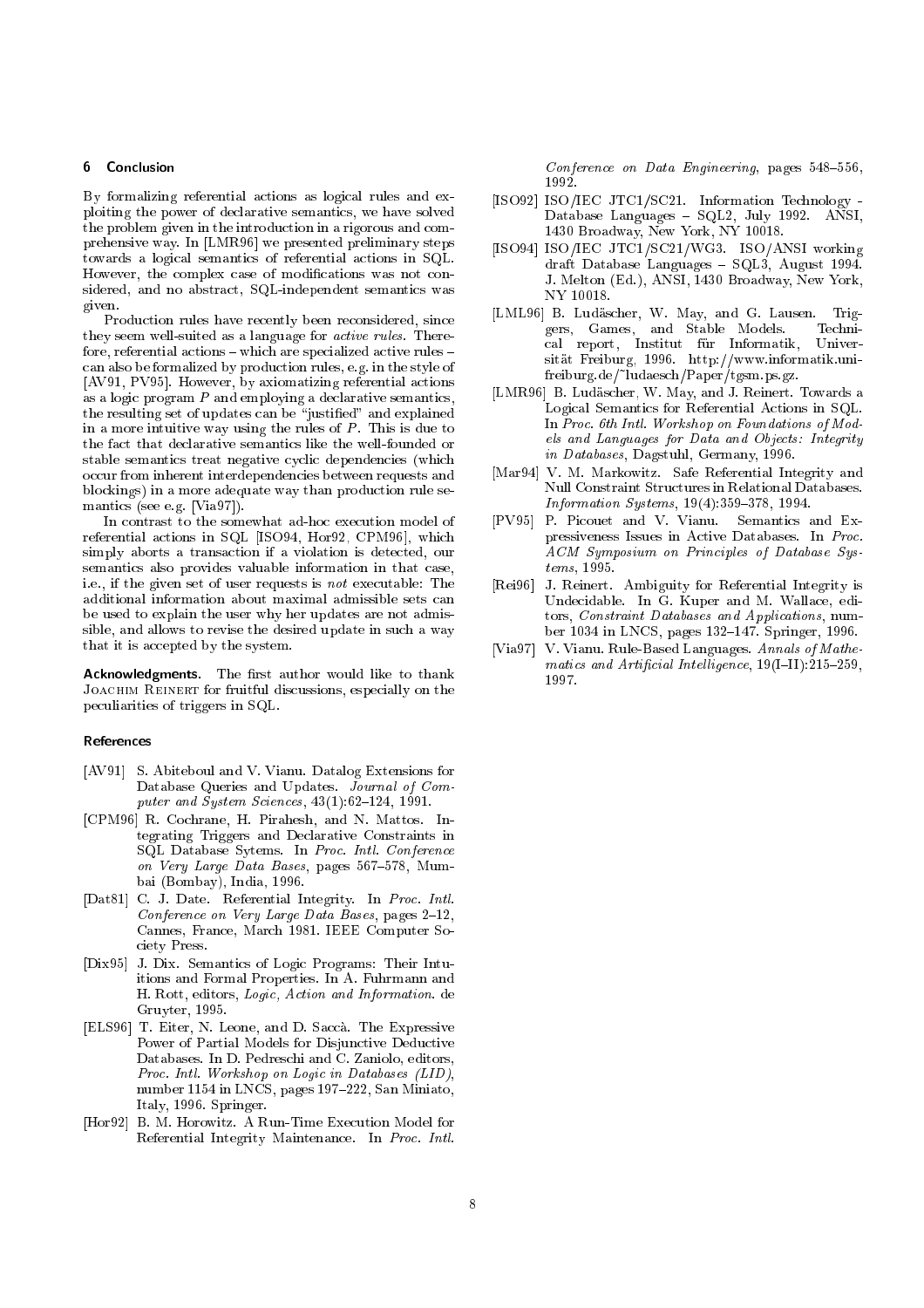#### A The Remainder of the Logical Formalization

We present the remaining rules needed to formalize a set of rac's RA as the logic program  $P_{RA}$ .

Auxiliary Relations. There are several auxiliary relations which have to be maintained. They contain the following information about referenced and referencable candidate key values:

- $\bullet\;$  is ref 'able  $R.\vec{K}(\bar{x})$ : the key value  $R.\vec{K}(\bar{x})$  is referencable.
- $\bullet$  rem\_ref'able\_ $R.\vec{K}(\bar{x})$ : the key value  $R.\vec{K}(\bar{x})$  remains referencable.
- $\bullet\,$  new\_ref'able\_ $R.\vec{K}(\bar{x})$ : the key value  $R.\vec{K}(\bar{x})$  becomes referencable by some update.
- $\bullet$  is ref'd  $R_P$   $\vec{K}$  by  $R_C$   $\vec{F}(\vec{v})$ : in the current database, the key value  $R.\vec{K}(\bar{v})$  appears as foreign key value of  $\vec{F}$  in some tuple  $R_C(\bar{y})$ .
- $\bullet\,$  rem\_ref'd\_ $R_P$  . $\vec{K}$ \_by\_ $R_C$  .  $\vec{F}(\bar{v})$ : there is a reference to the key value  $R.\vec{K}(\bar{v})$  as foreign key value of  $\vec{F}$  in some tuple  $R_C(\bar x)$  s.t.  $\bar x[\vec F]$  does not change.
- $\bullet\,$  new\_ref'd\_ $R_P$  . $\vec{K}$ \_by\_ $R_C$  .  $\vec{F}(\bar{v})$ : a reference to the key value  $R.\vec{K}(\bar{v})$  as foreign key  $\vec{F}$  in some tuple  $R_{C}(\bar{x})$  is introduced by some update.

The rules for maintaining these additional relations are shown

User Requests. The following rules have to be added to the rules  $(EXT_1)$  from Section 4:

$$
\begin{array}{lll} \mathsf{pot\_ins\_R}(\bar{X}) & \leftarrow \vartriangleright \mathsf{ins\_R}(\bar{X})\\ \mathsf{ins\_R}(\bar{X}) & \leftarrow \vartriangleright \mathsf{ins\_R}(\bar{X}), \neg \mathsf{blk\_ins\_R}(\bar{X})\\ \mathsf{pot\_mod\_R}(M, \bar{X}) & \leftarrow \vartriangleright \mathsf{mod\_R}(M, \bar{X}).\\ \mathsf{mod\_R}(M, \bar{X}) & \leftarrow \vartriangleright \mathsf{mod\_R}(M, \bar{X}), \neg \mathsf{blk\_mod\_R}(M, \bar{X}).\\ (EXT_1) \end{array}
$$

For dealing with several user-requested modications to the same tuple, for every foreign or candidate key  $\vec{A}$ , the following rules have to be added to  $EXT_2$ :

$$
\begin{array}{ll} \text{pot\_mod\_}\rhd\leadsto R.\vec{A}(M,\bar{X})\!\leftarrow\!\!\mathsf{pot\_mod\_}\rhd\leadsto R.\vec{A}(M_1,\bar{X}),\\ \text{pot\_mod\_}\rhd\leadsto R.\vec{A}(M_2,\bar{X}),\\ M=M_1\cup M_2\text{ is consistent}.\\\ \text{mod\_}\rhd\leadsto R.\vec{A}(M,\bar{X}) &\leftarrow\!\!\!\mathsf{mod\_}\rhd\leadsto R.\vec{A}(M_1,\bar{X}),\\ \text{mod\_}\rhd\leadsto R.\vec{A}(M_2,\bar{X}),\\ M=M_1\cup M_2\text{ is consistent}.\\\ (EXT_2) \end{array}
$$

Modifications on Child Tuples. A modification of a foreign key value  $R_C$ .  $\vec{F}$  of a child tuple can be problematic due to a<br>ric  $R_C$ .  $\vec{F}$   $\rightarrow$   $R'_P$ .  $\vec{K}$  only if the it is influenced by a propagation along *another ric*  $R_C \cdot \vec{F} \rightarrow R_P \cdot \vec{K}$  (i.e.,  $R_C \cdot \vec{F} \rightarrow R_P \cdot \vec{K}$ on mod parent propagate and  $R_C$   $\vec{F}$  and  $R_C$   $\vec{F}^\prime$  overlap) or by an external modification.

Thus, for a *ric*  $R_C$  $\vec{F}^\prime$  $\;\rightarrow$  $\;R_P^\prime$  $\vec{K}^\prime$  on mod child restrict, in those cases it is checked whether there is a referencable tuple in the current database. If there is no such tuple, then the modication is blocked, otherwise any modication of the attributes  $R_P$   $\vec{K}$  or deletion of this tuple is blocked  $((MCR<sub>1</sub>)$  and  $(MCR<sub>2</sub>)$  in Table 5).

For  $R_C$   $\vec{F}^\prime$   $\;\rightarrow$   $\;R_P^\prime$   $\vec{K}^\prime$  on mod child wait, the situation checked (cf.  $(MCW_1)$  and  $(MCW_2)$ ).

By considering only changes which are propagated along another ric, the negative cycle of "propagation allowed if result's reference exists", "result's reference exists if parent is modified", and "parent is modified if propagation is allowed" does not matter (i.e. on modify parent propagate has priority over on modify child restrict).

Insertions. Since insertions on parent tuples are not critical, only insertions of child tuples have to be handled. This is done analogously to  $(MCR)$  and  $(MCW)$  by  $(ICR)$  and  $(ICW)$  (see Table 6).

Interaction. The changes of candidate and foreign key values are determined depending on the elementary modify requests. Modifications can be founded either on external requests or by propagating modifications from parent relations. For a given database schema,  $(CH)$  (see Table 7) defines a set of rules for computing all possibilities how a key can change. key can change.

Additionally, the interferences between blockings of changes of overlapping keys must be considered: A change on the intersection of two overlapping keys is allowed, if each key can change agreeing with the value on the intersection. Furthermore, a change of a key is forbidden, if its effect on the intersection with another key is not allowed  $(ABC)$  (see Table 7). Table 7).

If a propagated modication would change a foreign key in a forbidden way, the propagation of the modification is forbidden (which by  $(MPP_2)$  further blocks the change of the respective parent key)  $(BMC_2)$  (see Table 7).

As blockings propagate upwards by rac's of the form  $R.\vec{F} \rightarrow$  $R_P$   $\vec{K}$  on mod parent propagate, they finally cause a blocking on their founding external requests  $(EXT_2)$  (also see Table 7). 7).

Coherence and Key-Preservation. The following rule prevents requests which are directly incoherent:

| blk_ins_ $R(X)$ | $\leftarrow$ pot_ins_ $R(\bar{X})$ , del_ $R(\bar{X})$ .                                                           |
|-----------------|--------------------------------------------------------------------------------------------------------------------|
| blk_del_ $R(X)$ | $\leftarrow$ pot_del_ $R(\bar{X})$ , ins_ $R(X)$ .<br>(C)                                                          |
|                 | $\mathsf{blk\_mod\_}R(M,\bar X) \quad\leftarrow\quad\mathsf{Pmod\_}R(M,\bar X),\ \mathsf{del\_}R(\bar X)\enspace.$ |
| blk_del_ $R(X)$ | $\leftarrow$ pot_del_ $R(\bar{X}),$ $\triangleright$ mod_ $R(M, \bar{X})$ .                                        |

For every ric  $R_C \vec{F} \rightarrow R_P \vec{K}$ :

$$
\begin{array}{l} \text{blk\_del\_R}(\bar{X}) \leftarrow \text{pot\_del\_R}(\bar{X}), \ \text{mod\_R}_P. K \leadsto R.\vec{F}(M, \bar{X}) \ . \\ \text{blk\_mod\_R}_P. K \leadsto R.\vec{F}(M, \bar{X}) \leftarrow \\ \text{pot\_mod\_R}_P. K \leadsto R.\vec{F}(M, \bar{X}), \ \text{del\_R}(\bar{X}) \ . \end{array} \tag{C}
$$

Since propagated modications are handled key-oriented as foreign-key-modifications, it is sufficient to handle contradicting modications at this granularity: For every pair of  $rac{\cdot}{s}$ s  $R_{P_1}$ . $\vec{K_1} \rightarrow R.\vec{F_1}$  on mod parent propagate and  $R_{P_2}$ . $\vec{K_2} \rightarrow$  $R.\vec{F_2}$  on mod parent propagate s.t.  $R.\vec{F_1}$  and  $R.\vec{F_2}$  overlap, overlapping but contradictory modications are forbidden:

$$
\mathsf{blk}\text{-}\mathsf{mod}\text{-}\mathsf{RP}_1.\vec{K}_1 \leadsto \mathsf{R}.\vec{F}_1(\mathsf{M}_1, \bar{X}) \leftarrow \\
 \mathsf{pot}\text{-}\mathsf{mod}\text{-}\mathsf{RP}_1.\vec{K}_1 \leadsto \mathsf{R}.\vec{F}_1(\mathsf{M}_1, \bar{X}), \\
 \mathsf{mod}\text{-}\mathsf{RP}_2.\vec{K}_2 \leadsto \mathsf{R}.\vec{F}_2(\mathsf{M}_2, \bar{X}), \\
 \mathsf{M}_1 \cup \mathsf{M}_2 \text{ inconsistent}.
$$
\n
$$
(C)
$$

The uniqueness of a candidate key  $R.\vec{K}$  is guaranteed by the rules  $(K)$  (see Table 8).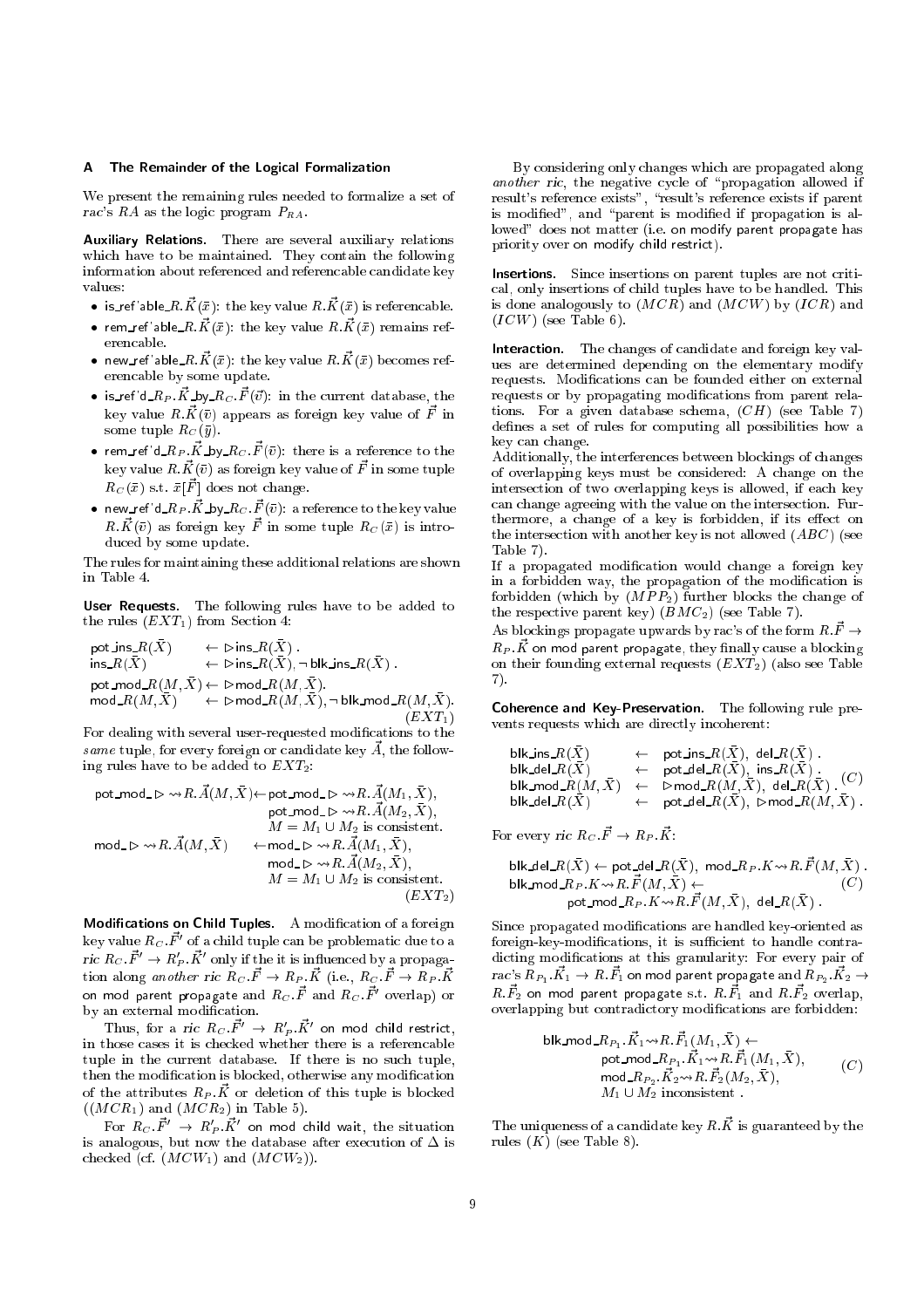For every candidate key  $\vec{K}$  mentioned in some ric  $R_C$  :  $\vec{F}\rightarrow R_P$  :  $\vec{K}$  :

$$
\begin{array}{lll} \text{remains\_}R(\bar{X}) & \leftarrow & R(\bar{X}), \; \neg \, \text{del\_}R(\bar{X}), \; \neg \, \exists M: \, \text{mod\_}R(M, \bar{X}) \; . \\[1mm] \text{is\_ref'able\_}R_P. \vec{K}(\bar{V}) & \leftarrow & R_P(\bar{X}), \bar{V} = \bar{X}[\vec{K}] \; . \\[1mm] \text{rem\_ref'able\_}R_P. \vec{K}(\bar{V}) & \leftarrow & R_P(\bar{X}), \bar{V} = \bar{X}[\vec{K}] \; , \; \neg \, \text{del\_}R_P(\bar{X}), \neg \, \exists M: \text{chg\_}R_P. \vec{K}(M, \bar{X}) \; . \\[1mm] \text{new\_ref'able\_}R_P. \vec{K}(\bar{V}) & \leftarrow & \text{ins\_}R_P(\bar{X}), \; \bar{V} = \bar{X}[\vec{K}] \; . \\[1mm] \text{new\_ref'able\_}R_P. \vec{K}(\bar{V}) & \leftarrow & \text{chg\_}R_P. \vec{K}(M, \bar{X}), \; M(\bar{X})[\vec{K}] = \bar{V} \; . \end{array} \tag{R4}
$$

For every ric  $R_C\ \vec{F}\rightarrow R_P\ \vec{K}$ :

$$
\begin{array}{lcll} \mathrm{is\_ref} \, ^{\mathbf{i}} \mathrm{d} \_R_P. \vec{K} \_b \mathrm{by\_R}_C. \vec{F}(\bar{V}) & \leftarrow & R_C(\bar{X}), \; V = \bar{X}[\vec{F}] \; . \\[1.5ex] \mathrm{rem\_ref} \, ^{\mathbf{i}} \mathrm{d} \_R_P. \vec{K} \_b \mathrm{by\_R}_C. \vec{F}(\bar{V}) & \leftarrow & \mathrm{remains\_R}_C(\bar{X}), \; V = \bar{X}[\vec{F}] \; . \\[1.5ex] \mathrm{rem\_ref} \, ^{\mathbf{i}} \mathrm{d} \_R_P. \vec{K} \_b \mathrm{by\_R}_C. \vec{F}(\bar{V}) & \leftarrow & R_C(\bar{X}), \; V = \bar{X}[\vec{F}], \; \neg \, \mathrm{del} \_R_C(\bar{X}), \; \neg \, \exists M : \mathrm{chg\_R}_C. \vec{F}(M, \bar{X}) \; . \\[1.5ex] \mathrm{new\_ref} \, ^{\mathbf{i}} \mathrm{d} \_R_P. \vec{K} \_b \mathrm{by\_R}_C. \vec{F}(\bar{V}) & \leftarrow & \mathrm{ins\_R}_C(\bar{X}), \; \bar{V} = \bar{X}[\vec{F}] \; . \\[1.5ex] \mathrm{new\_ref} \, ^{\mathbf{i}} \mathrm{d} \_R_P. \vec{K} \_b \mathrm{by\_R}_C. \vec{F}(\bar{V}) & \leftarrow & R_C(\bar{X}), \; \mathrm{chg\_R}_C. \vec{F}(M, \bar{X}), \; M(\bar{X})[\vec{F}] = \bar{V} \; . \end{array} \tag{RD}
$$

Table 4: Rules for Maintaining Auxiliary Relations

For every ric  $R_C$   $\vec{F}^{\prime}\to R^{\prime}_P$   $\vec{K}^{\prime}$  and rac  $R_C$   $\vec{F}\to R_P$   $\vec{K}$  on mod child restrict s.t.  $R_C$   $\vec{F}\neq R_C$   $\vec{F}^{\prime}$  or  $R_P$   $\vec{K}\neq R^{\prime}_P$   $\vec{K}^{\prime}$  and  $R_C$   $\vec{F}$ and  $R_C$   $\vec{F}^\prime$  overlap:

$$
\begin{array}{lcl} \mathsf{blk\_chg\_R}_{C}.\vec{F}(M,\bar{X}) & \leftarrow & \mathsf{pot\_chg\_R}_{C}.\vec{F}(M,\bar{X}),\ \mathsf{mod}\_R'_P.\vec{K}' \leadsto & \mathsf{R}_{C}.\vec{F}'(M',\bar{X}),\ M[\vec{F} \cap \vec{F}'] = M'[\vec{F} \cap \vec{F}'],\\ & & \neg \mathsf{is\_ref'able}\_R_P.\vec{K}(M(\bar{X})[\vec{F}]) \ .\\ \mathsf{blk\_chg\_R}_{P}.\vec{K}(M_{P},\bar{Y}) & \leftarrow & \mathsf{pot\_chg\_R}_{P}.\vec{K}(M_{P},\bar{Y}),\ \mathsf{chg\_R}_{C}.\vec{F}(M_{C},\bar{X}),\ \mathsf{mod}\_R'_P.\vec{K}' \leadsto & \mathsf{R}_{C}.\vec{F}'(M',\bar{X}),\\ & & M[\vec{F} \cap \vec{F}'] = M'[\vec{F} \cap \vec{F}'],\ M(\bar{X})[\vec{F}] = \bar{Y}[\vec{K}] \ . \end{array} \tag{MCR_1}
$$

For every *rac*  $R_C$  $\vec{F} \rightarrow R_P$  $\vec{K}$  on mod child restrict:

 ${\sf blk}$ \_chg\_ $R_C. \vec{F}(M, \bar{X}) \;\;\gets\;$  pot\_chg\_ $R_C. \vec{F}(M, \bar{X}),\;$  mod\_D $\leadsto$  $R_C. \vec{F}(M', \bar{X}),\;$   $M' \subseteq M, \;\; \neg$  is\_ref 'able\_ $R_P. \vec{K}(M(\bar{X})[\vec{F}])$  .  ${\sf blk\_chg\_R}_P. \vec{K}(M_P, \bar{Y}) \leftarrow {\sf pot\_chg\_R}_P. \vec{K}(M_P, \bar{Y}), ~{\sf chg\_R}_C. \vec{F}(M, \bar{X}), ~~ {\sf mod\_b} \leadsto \! R_C. \vec{F}(M', \bar{X}), ~~ M' \subseteq M, ~ M(\bar{X})[\vec{F}] = \bar{Y}[\vec{K}]~.$ blk\_del  $R_P(Y)$  $)\qquad\qquad\leftarrow {\sf pot\_del}\_R_P(\bar{Y}),\,\,R_C(\bar{X}),\,\,{\sf chg}\_R_C.\vec{F}(M_C,\bar{X}),\,\,M(\bar{X})[\vec{F}]=\bar{Y}[\vec{K}]\,\,.$  $(MCR<sub>2</sub>)$ 

For every ric  $R_C. \vec{F}^{\prime} \rightarrow R^{\prime}_P. \vec{K}^{\prime}$  and rac  $R_C. \vec{F} \rightarrow R_P. \vec{K}$  on mod child wait s.t.  $R_C. \vec{F} \neq R_C. \vec{F}^{\prime}$  or  $R_P. \vec{K} \neq R^{\prime}_P. \vec{K}^{\prime}$  and  $R_C. \vec{F}$ and  $R_C$   $\vec{F}^\prime$  overlap:

$$
\text{blk\_chg\_}R_C \cdot \vec{F}(M, \bar{X}) \leftarrow \text{pot\_chg\_}R_C \cdot \vec{F}(M, \bar{X}), \text{mod\_}R'_P \cdot \vec{K}' \rightsquigarrow R_C \cdot \vec{F}'(M', \bar{X}), M[\vec{F} \cap \vec{F}'] = M'[\vec{F} \cap \vec{F}'], \newline \text{mem\_ref'able\_}R'_P \cdot \vec{K}(M(\bar{X})[\vec{F}']). \text{ new\_ref'able\_}R'_P \cdot \vec{K}(M(\bar{X})[\vec{F}'])
$$

For every *rac*  $R_C.\vec{F}\rightarrow R_P.\vec{K}$  *on mod child wait:* 

$$
\text{blk\_chg\_R}_C.\vec{F}(M,\bar{X}) \leftarrow \text{pot\_chg\_R}_C.\vec{F}(M,\bar{X}), \text{mod\_D} \rightarrow R_C.\vec{F}(M',\bar{X}), M' \subseteq M, \\ \text{rem\_ref'able\_R'_P}.\vec{K}(M(\bar{X})[\vec{F}']) \text{, } \neg \text{ new\_ref'able\_R'_P}.\vec{K}(M(\bar{X})[\vec{F}']) \text{.}
$$
\n
$$
(MCW2)
$$

Table 5: Rules for Handling Modications

For every *rac*  $R_C$  $\vec{F} \rightarrow R_P$  $\vec{K}$  *on ins child restrict:* 

$$
\begin{array}{lll}\n\text{blk_ins}\_R_C(\bar{X}) & \leftarrow \text{pot}\_n\_R_C(\bar{C}), \ \neg \text{ is\_ref} \text{ 'able}\_R_P.\vec{K}(\bar{X}[\vec{F}])\n\end{array}.
$$
\n
$$
\begin{array}{lll}\n\text{blk\_chg}\_R_P.\vec{K}(M,\bar{Y}) & \leftarrow \text{ pot}\_c\_R_P.\vec{K}(M,\bar{Y}), \ \text{ins}\_R_C(\bar{X}), \ \bar{X}[\vec{F}] = \bar{Y}[\vec{K}]\n\end{array}.
$$
\n
$$
\begin{array}{lll}\n\text{blk\_del}\_R_P(\bar{Y}) & \leftarrow \text{pot}\_c\_R_P(\bar{Y}), \ \text{ins}\_R_C(\bar{X}), \ \bar{X}[\vec{F}] = \bar{Y}[\vec{K}]\n\end{array}.
$$
\n
$$
(ICR)
$$

For every *rac*  $R_C$  $\vec{F} \rightarrow R_P$  *.* $\vec{K}$  *on ins* child wait:

$$
\text{blk\_ins}\_R_C(\bar{X})\leftarrow \text{pot}\_ \text{ins}\_R_C(\bar{X}),\ \neg\ \text{rem}\_ \text{ref}'\text{able}\_R_P.\vec{K}(\bar{X}[\vec{F}]),\ \neg\ \text{new}\_ \text{ref}'\text{able}\_R_P.\vec{K}(\bar{X}[\vec{F}])\,. \tag{ICW}
$$

Table 6: Rules for Handling Insertions